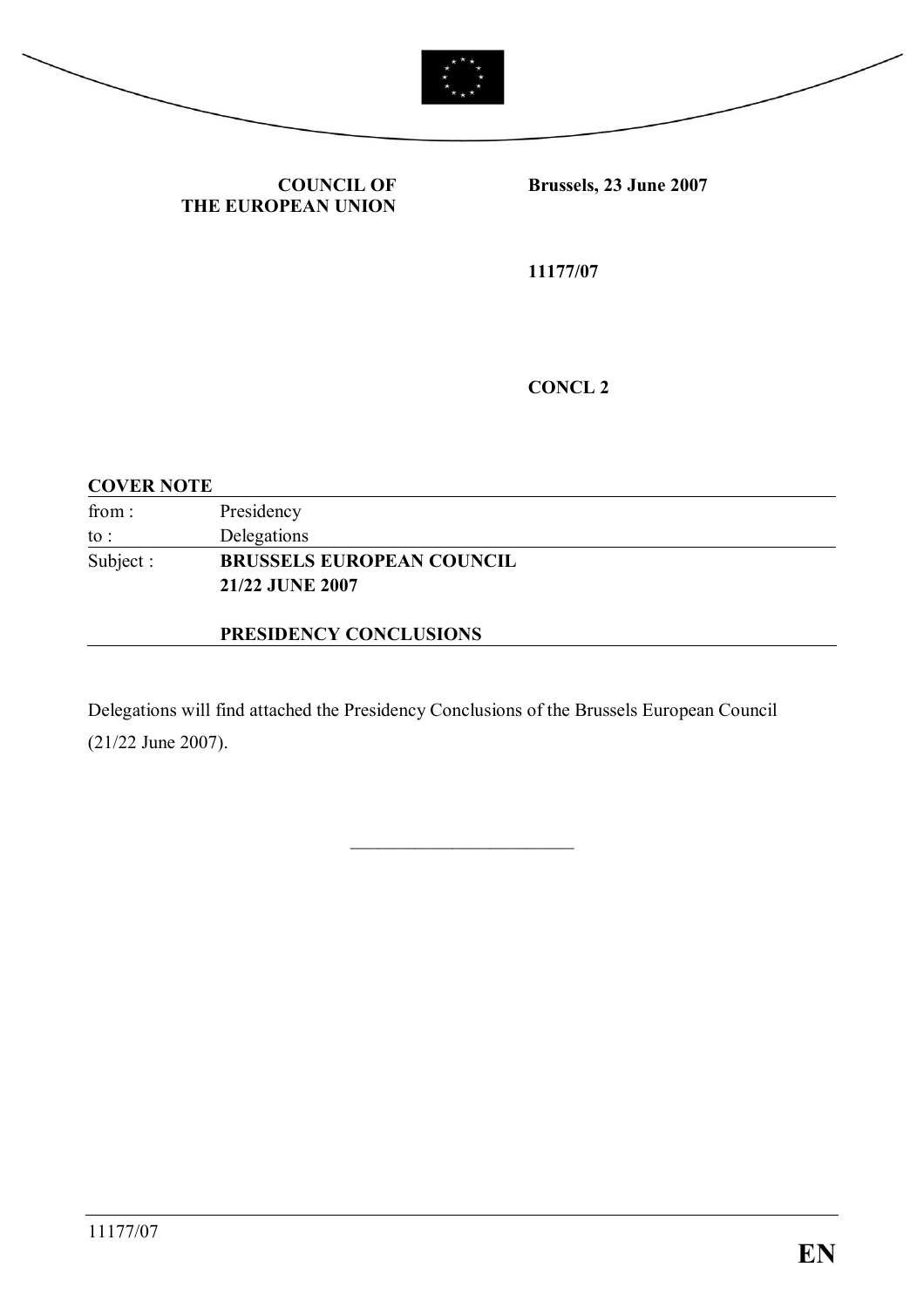The meeting of the European Council was preceded by an exposé by the President of the European Parliament, Mr Hans-Gert Pöttering, followed by an exchange of views.

```
o 
o o
```
- 1. Europe is united in its resolve that only by working together can we represent our interests and goals in the world of tomorrow. The European Union is determined to contribute its ideas of a sustainable, efficient and just economic and social order to the global process.
- 2. The European Union faces a twofold responsibility. In order to secure our future as an active player in a rapidly changing world and in the face of ever-growing challenges, we have to maintain and develop the European Union's capacity to act and its accountability to the citizen. That is why we have to focus our efforts on the necessary internal reform process. At the same time, the European Union is called upon to shape European policy here and now for the benefit of Europe's citizens.
- 3. The most recent positive results include the Roaming Regulation which reduces the cost of modern communication in Europe, the creation of the European payment area which makes travelling and living together easier in the EU and the constant improvement of consumer rights which guarantee citizens the same high standards across the entire European Union.
- 4. With its decisions on an integrated climate and energy policy the European Council in Spring 2007 underlined the synergies between these two key areas and paved the way for improved climate protection and dealing responsibly with energy.
- 5. Closer crossborder police and judicial cooperation means more security for everyone. At the same time the EU is working to protect and strengthen civil liberties at European level.
- 6. Contributing to the day-to-day life of its citizens and securing the European Union's ability to act in the future: with this twofold goal in mind, the European Council today adopted the following conclusions.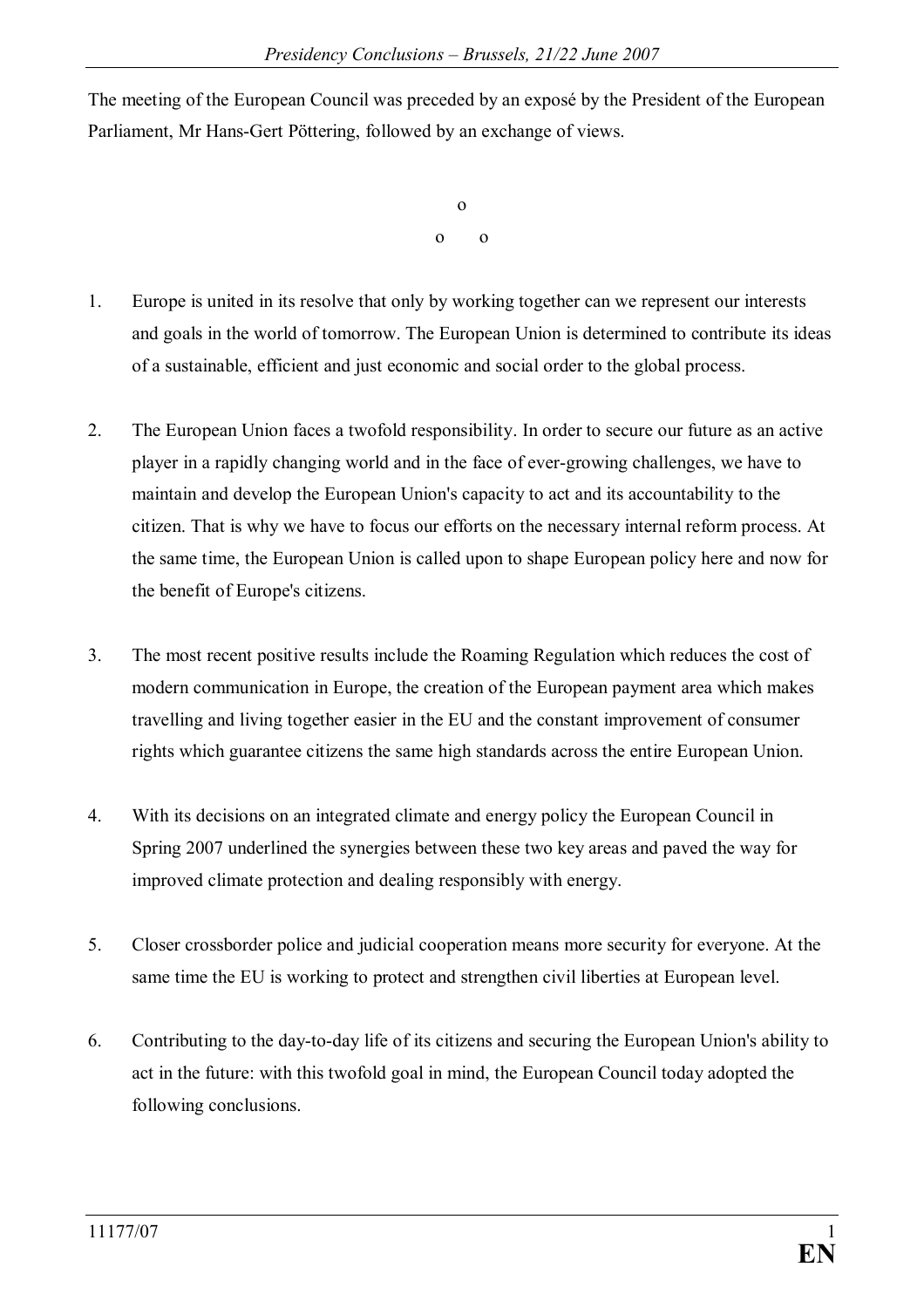7. The European Council emphasises the crucial importance of reinforcing communication with the European citizens, providing full and comprehensive information on the European Union and involving them in a permanent dialogue. This will be particularly important during the upcoming IGC and ratification process.

# I. TREATY REFORM PROCESS

- 8. The European Council agrees that, after two years of uncertainty over the Union's treaty reform process, the time has come to resolve the issue and for the Union to move on. The period of reflection has provided the opportunity in the meantime for wide public debate and helped prepare the ground for a solution.
- 9. Against this background, the European Council welcomes the report drawn up by the Presidency (doc.10659/07) following the mandate given to it in June 2006, and agrees that settling this issue quickly is a priority.
- 10. To this end the European Council agrees to convene an Intergovernmental Conference and invites the Presidency without delay to take the necessary steps in accordance with Article 48 of the TUE, with the objective of opening the IGC before the end of July as soon as the legal requirements have been met.
- 11. The IGC will carry out its work in accordance with the mandate set out in Annex I to these conclusions. The European Council invites the incoming Presidency to draw up a draft Treaty text in line with the terms of the mandate and to submit this to the IGC as soon as it opens. The IGC will complete its work as quickly as possible, and in any case before the end of 2007, so as to allow for sufficient time to ratify the resulting Treaty before the European Parliament elections in June 2009.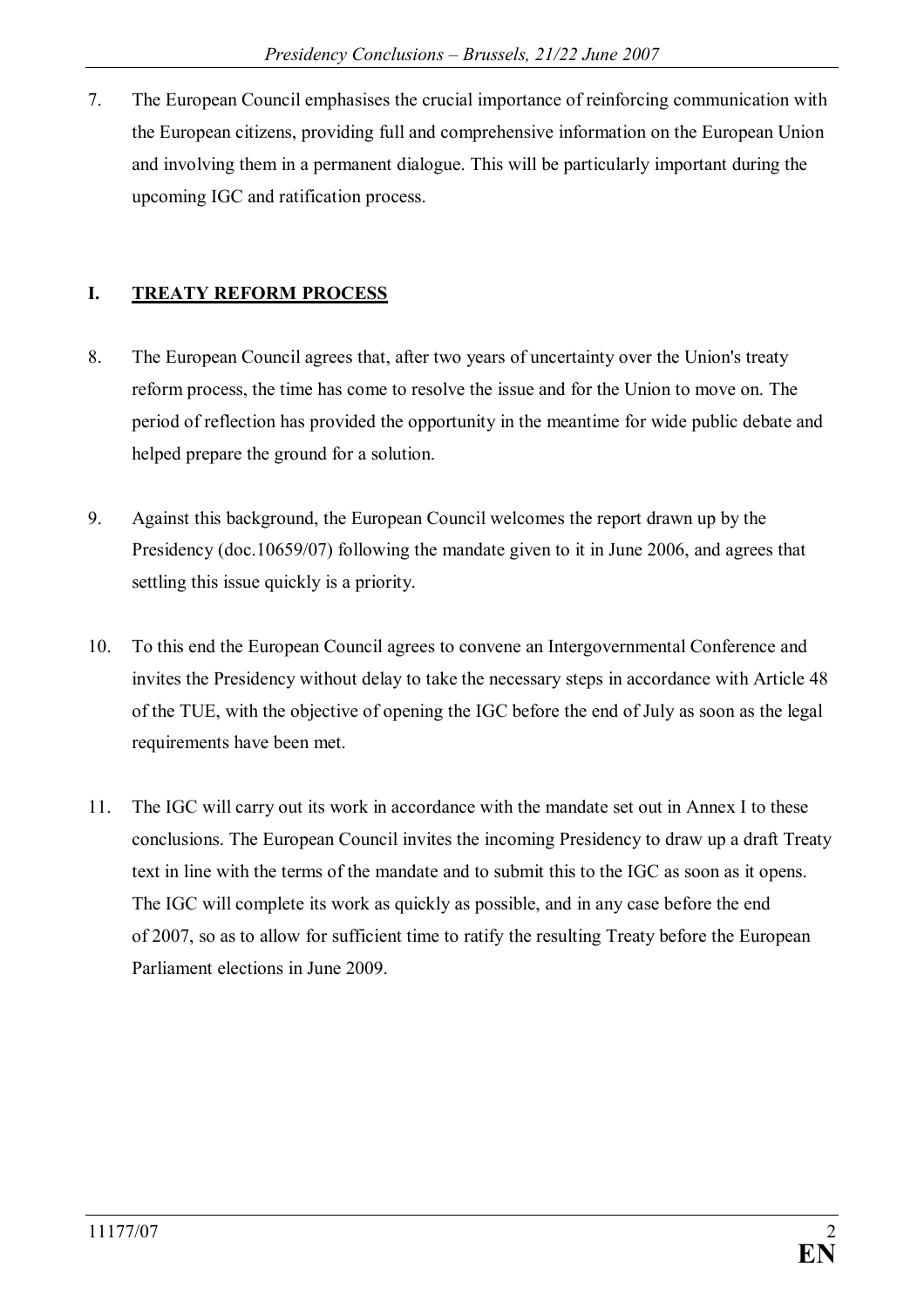- 12. The IGC will be conducted under the overall responsibility of the Heads of State or Government, assisted by the members of the General Affairs and External Relations Council. The Representative of the Commission will participate in the Conference. The European Parliament will be closely associated with and involved in the work of the Conference with 3 representatives. The General Secretariat of the Council will provide the secretariat support for the Conference.
- 13. Having consulted the President of the European Parliament, the European Council invites the European Parliament, in order to pave the way for settling the issue of the future composition of the European Parliament in good time before the 2009 elections, to put forward by October 2007 a draft of the initiative foreseen in Protocol 34 as agreed in the 2004 IGC.
- 14. The incoming presidency is invited to ensure that the candidate countries are kept fully and regularly briefed throughout the Intergovernmental Conference.

# II. JUSTICE AND HOME AFFAIRS

15. On the basis of the Tampere and Hague Programmes significant progress has been made in developing the Union as an area of freedom, security and justice. The European Council stresses the need to continue the implementation of those programmes and to work on the succession to them in order to further strengthen Europe's internal security as well as the fundamental freedoms and rights of citizens.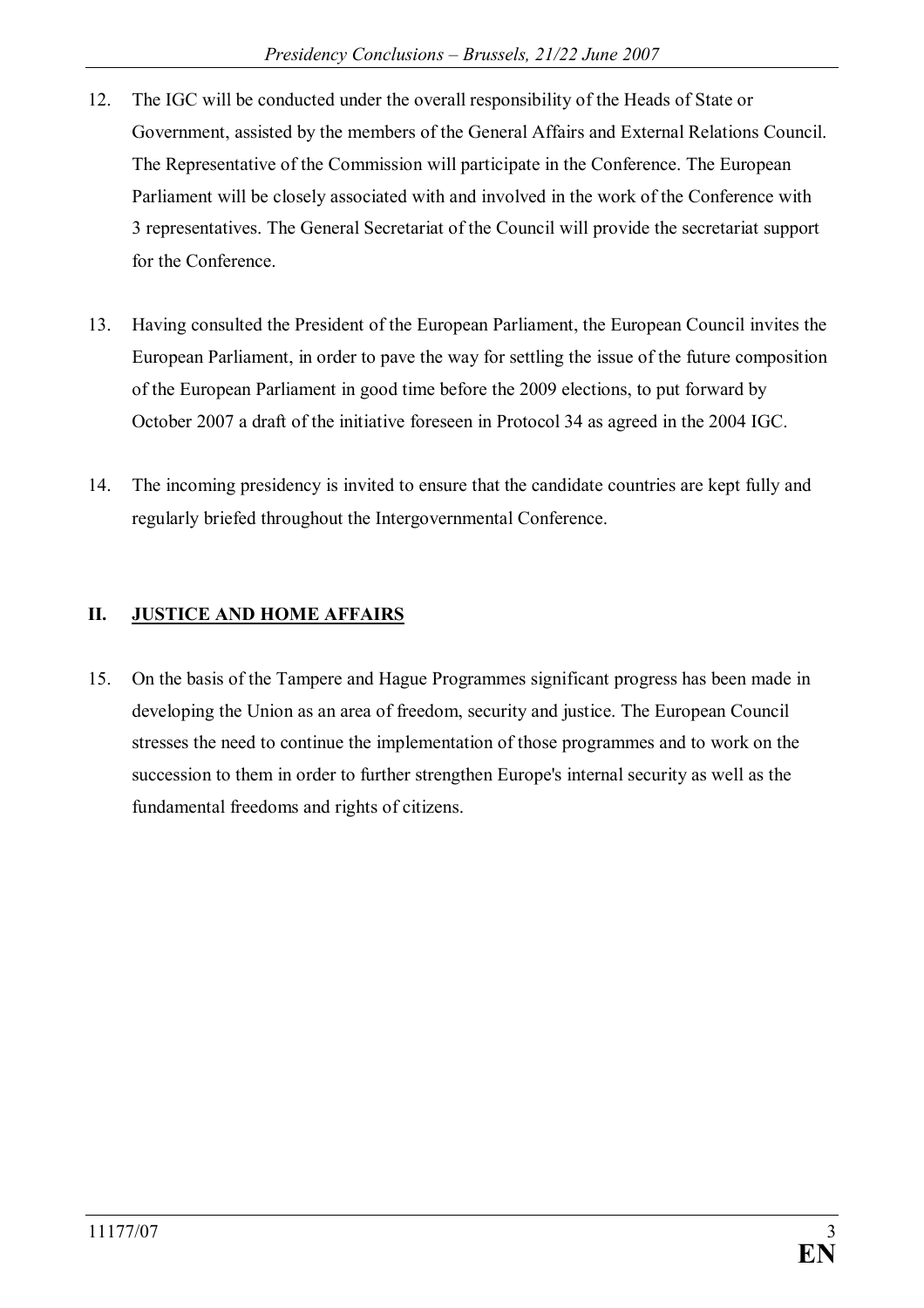- 16. Recent events have demonstrated once again the need to make rapid progress in developing a comprehensive European migration policy based on common political principles, capable of taking account of all aspects of migration (the migration and development agenda, as well as internal aspects such as legal migration, integration, protection of refugees, border control, readmission and the fight against illegal migration and human trafficking), based on a genuine partnership with third countries and fully integrated into the Union's external policies. The European Council welcomes the progress already made in implementing the priority actions focussing on Africa and the Mediterranean, including the recent EU missions to Africa and concrete cooperation with African and Euromed partners, as part of the Global Approach to Migration and calls for work on these priority actions to be taken forward and intensified. The European Council also welcomes the Commission's Communication of 16 May 2007 on applying the Global Approach to Migration to the eastern and south-eastern regions neighbouring the EU. Acknowledging the need for intensified and more coordinated cooperation with these regions, the European Council endorses the Council Conclusions of 18 June 2007, including the list of priority measures. The European Council calls on the Member States and the Commission to ensure that adequate human and financial resources are allocated, within the existing financial framework, in order to enable the timely implementation of the comprehensive migration policy.
- 17. The European Council underlines the importance of closer cooperation with third countries in managing migration flows. Specific partnerships on migration with third countries could contribute to a coherent migration policy which combines measures aimed at facilitating wellmanaged legal migration opportunities and their benefits – while respecting Member States' competences and the specific needs of their labour markets – with those fighting illegal migration, protecting refugees and tackling the root causes of migration while at the same time impacting positively on development in countries of origin. The possibility of mobility partnerships should be further explored as well as possibilities for circular migration in the light of the Commission's communication of 16 May 2007; in this context the European Council endorses the Council conclusions of 18 June 2007. The European Council is convinced that illegal employment is one main pull factor driving illegal immigrants. It accordingly underlines the importance of the proposal for a Directive providing rules to avoid the illegal employment of third country nationals.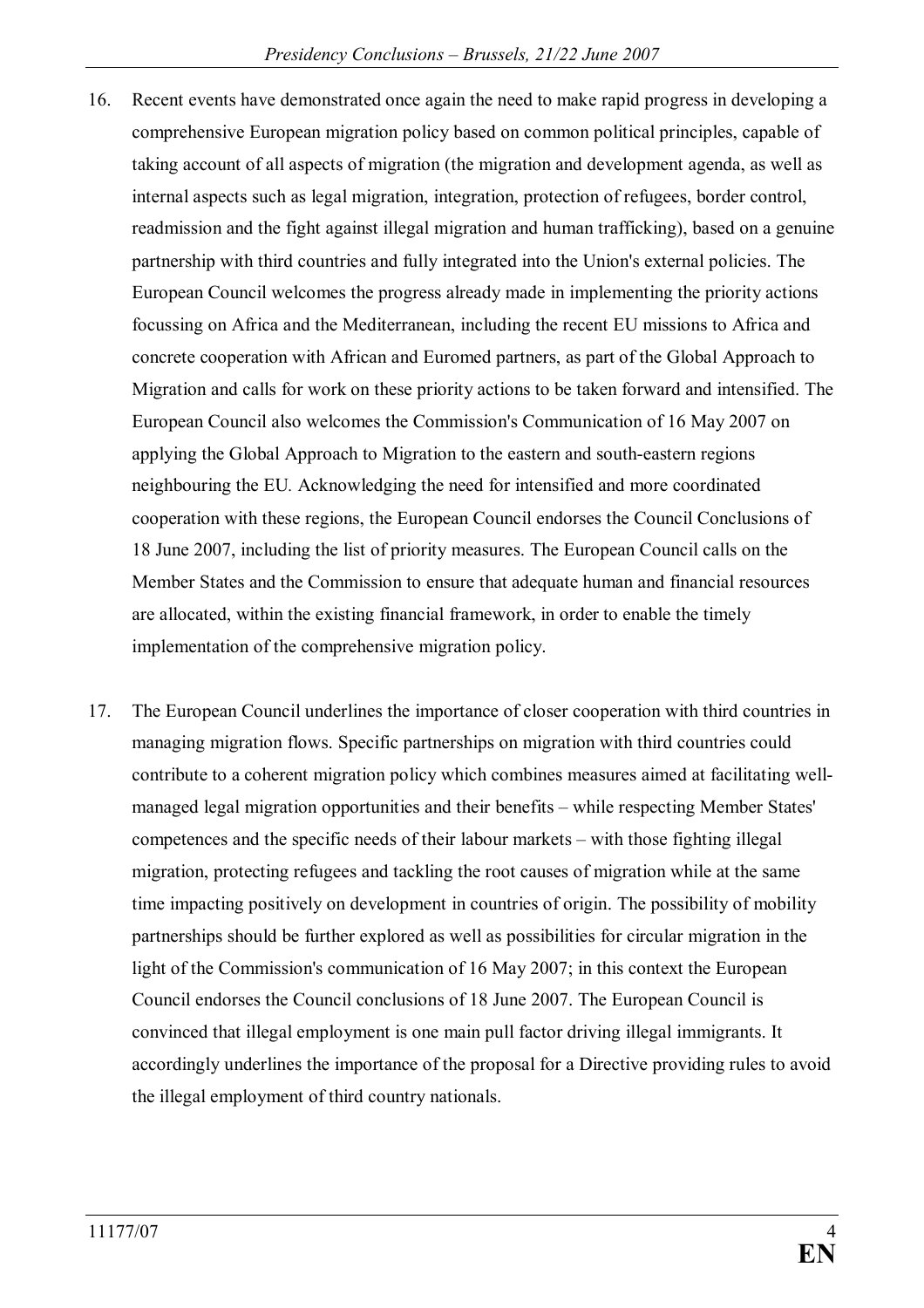- 18. The European Council reaffirms the need for the Union's capacity to contribute to the management of the external borders of Member States to be reinforced and underlines the importance of continuing to strengthen the capacity of FRONTEX for this purpose. Joint operations at Member States' external borders are contributing to the fight against illegal migration and to saving lives and must therefore be maintained. The European Council therefore welcomes the agreement reached on the establishment of Rapid Border Intervention Teams, the launching of the Coastal Patrol Network, and the creation of a centralised "toolbox" of technical equipment available to be put at the disposal of Member States. The European Council calls for every effort to be made by all concerned for the Rapid Border Intervention Teams to be become operational as soon as possible and for the new possibilities created by the Coastal Patrol Network and the "toolbox" to be used to the full, including the stepping-up and strengthening of joint patrols. Recalling the Hague Programme, the European Council reaffirms that European solidarity and fair sharing of responsibilities are among the founding principles guiding Europe's activities in managing the EU's external borders, in accordance with the integrated management system.
- 19. The European Council welcomes the recent agreement on the Regulation on the Visa Information System and the exchange of data between Member States on short-stay visas as well as the Council Decision on access for consultation of the VIS by designated authorities of Member States and by Europol for the purposes of prevention, detection and investigation of terrorist offences. Along with the development of modern means of control and identification, these are further important steps in improving exchanges of information between the Member States, thus contributing to improving the management of the common visa policy and the security of citizens. The European Council calls for swift implementation of the VIS Regulation and the Council Decision.
- 20. The European Council likewise welcomes the efforts that have been made in order to improve the continued and deepened cooperation at EU level and between Member States in the area of integration and intercultural dialogue. The European Council welcomes, in particular, the Council Conclusions of 12 June on the strengthening of integration policies in the EU by promoting unity in diversity. It emphasises the importance of further initiatives to facilitate the exchange of experiences on integration policies of the Member States.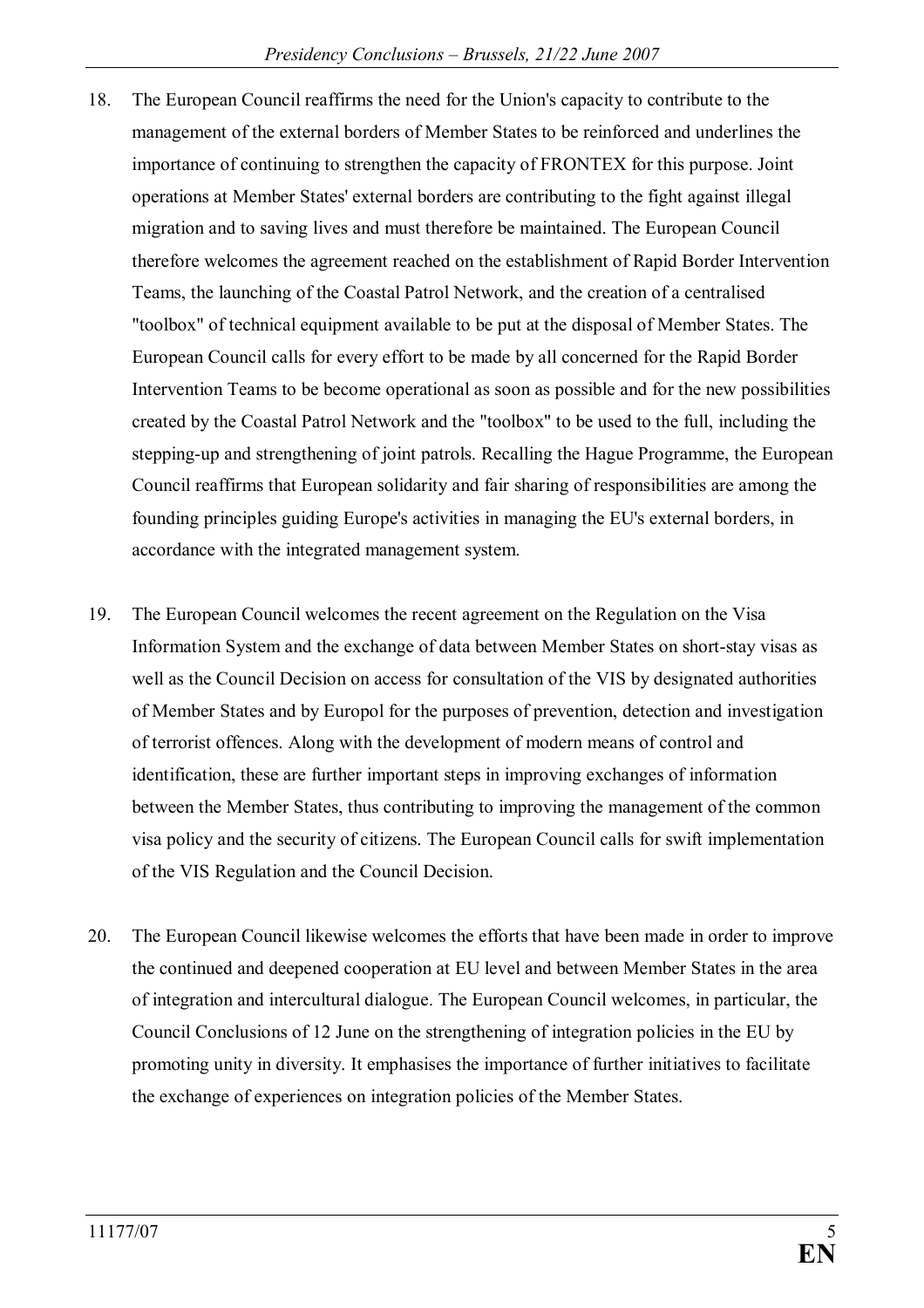- 21. The European Council reaffirms its commitment to realising, as part of the comprehensive European migration policy, the Common European Asylum System by the end of 2010.
- 22. The European Council will review the state of implementation of the comprehensive migration policy at its next meeting in December 2007 on the basis of an interim progress report from the Commission. This report should include progress on the application of the Global Approach to Migration to Africa and the Mediterranean as well as first progress on the application of the Global Approach to Migration to the eastern and south-eastern regions neighbouring the European Union.
- 23. The extension of the Schengen area will improve the everyday lives of citizens and accordingly continues to be a high priority for the EU. The European Council welcomes the preparatory work undertaken through the SIS One4All project and encourages the Member States participating in the project to continue their endeavours to meet all the requirements as set out in the Council (JHA) conclusions of 5/6 December 2006 for the lifting of controls at internal borders at the land and sea borders at the end of December 2007 and at air borders by March 2008 at the latest, provided that all these requirements have been met. At the same time the European Council urges the Commission to complete the remaining work within the scheduled time frame in order to finalise the SIS II project by December 2008 at the latest.
- 24. Particular efforts must continue to be made to strengthen police and judicial cooperation and the fight against terrorism. Europe's citizens expect the EU and its Member States to take decisive action to preserve their freedom and security, particularly in the fight against terrorism and organised crime.
- 25. The recent decision to integrate the essential provisions of the Prüm Treaty into the Union's legal framework will help to intensify cross-border police cooperation. In the same context the European Council underlines the importance of strengthening further Europol's operational capabilities and welcomes the decision of the Council to transform the Europol Convention into a Council Decision, in accordance with the Council's (JHA) conclusions of 12/13 June 2007.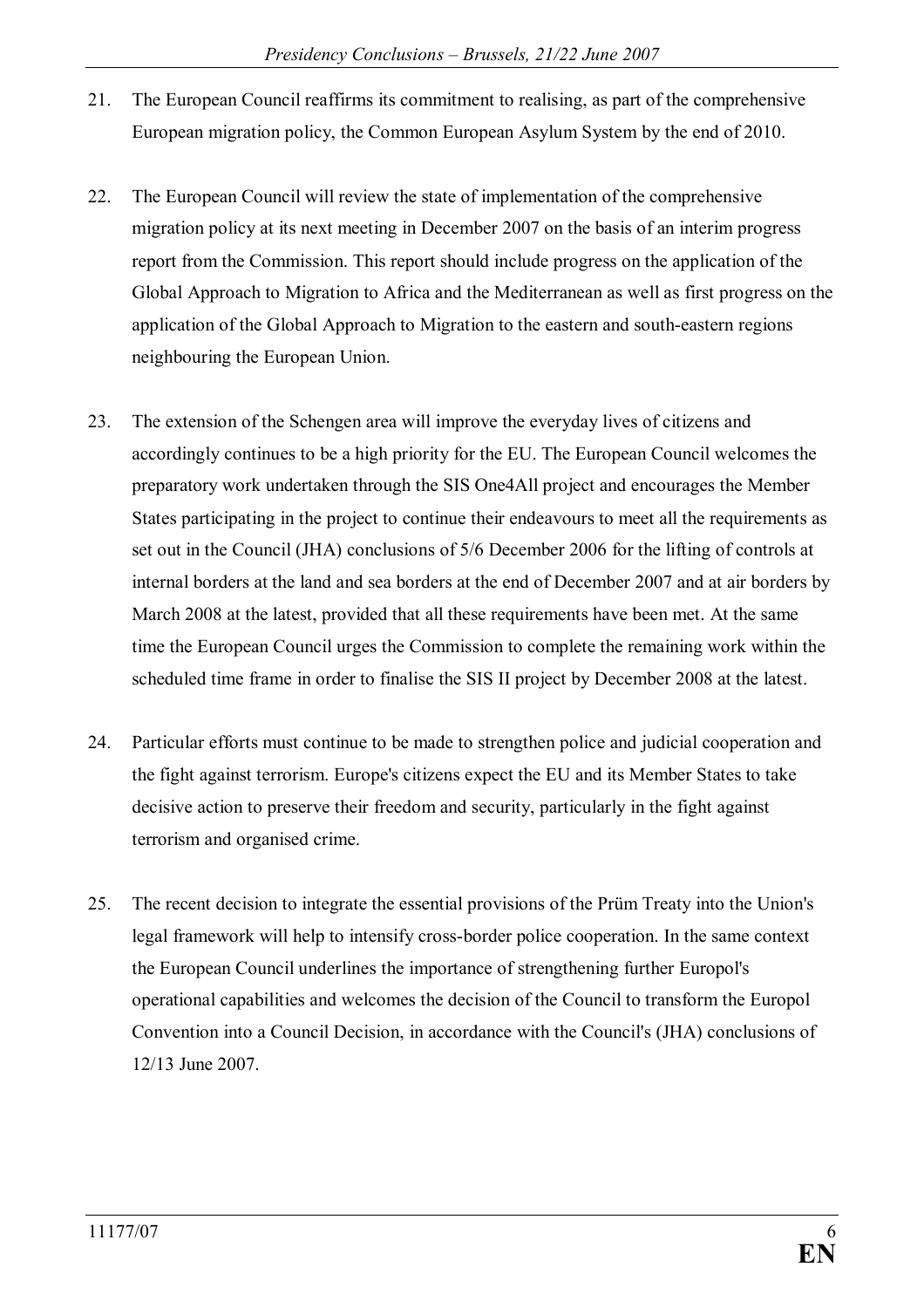- 26. Safeguarding citizens' rights is as vital to creating an area of freedom, security and justice as ensuring protection for Europe's citizens. In this respect the European Council in particular requests the Council to reach agreement before the end of the year on the Framework Decision on the protection of personal data processed in the framework of police and judicial cooperation in criminal matters.
- 27. The European Council calls for work on procedural rights in criminal proceedings to be continued as soon as possible in order to contribute to increasing confidence in the legal systems of other Member States and thus to facilitate the mutual recognition of judicial decisions. The recent overall agreement on the Framework Decision on combating certain forms of racism and xenophobia is a clear signal for a Europe committed to the fight against intolerance.
- 28. In the interest of European citizens rapid agreement is needed on the Regulations on the applicable law relating to contractual obligations (Rome I), on jurisdiction and applicable law in matrimonial matters (Rome III) and on maintenance obligations.
- 29. The Council is requested to continue its work on evaluating the consistency and coherence of the provisions of contract law in Community law, including consumer contract law.
- 30. The European Council acknowledges the progress made in developing legislation for the exchange of information on national criminal convictions on a European basis and requests the Council to ensure that national criminal records systems become inter-connected through a European network as soon as possible. The Council should also further promote electronic communication on legal matters ("E-Justice") in the criminal as well as the civil areas.
- 31. The European Council welcomes the communication from the Commission on the fight against cybercrime and calls for the development of a policy framework in this field.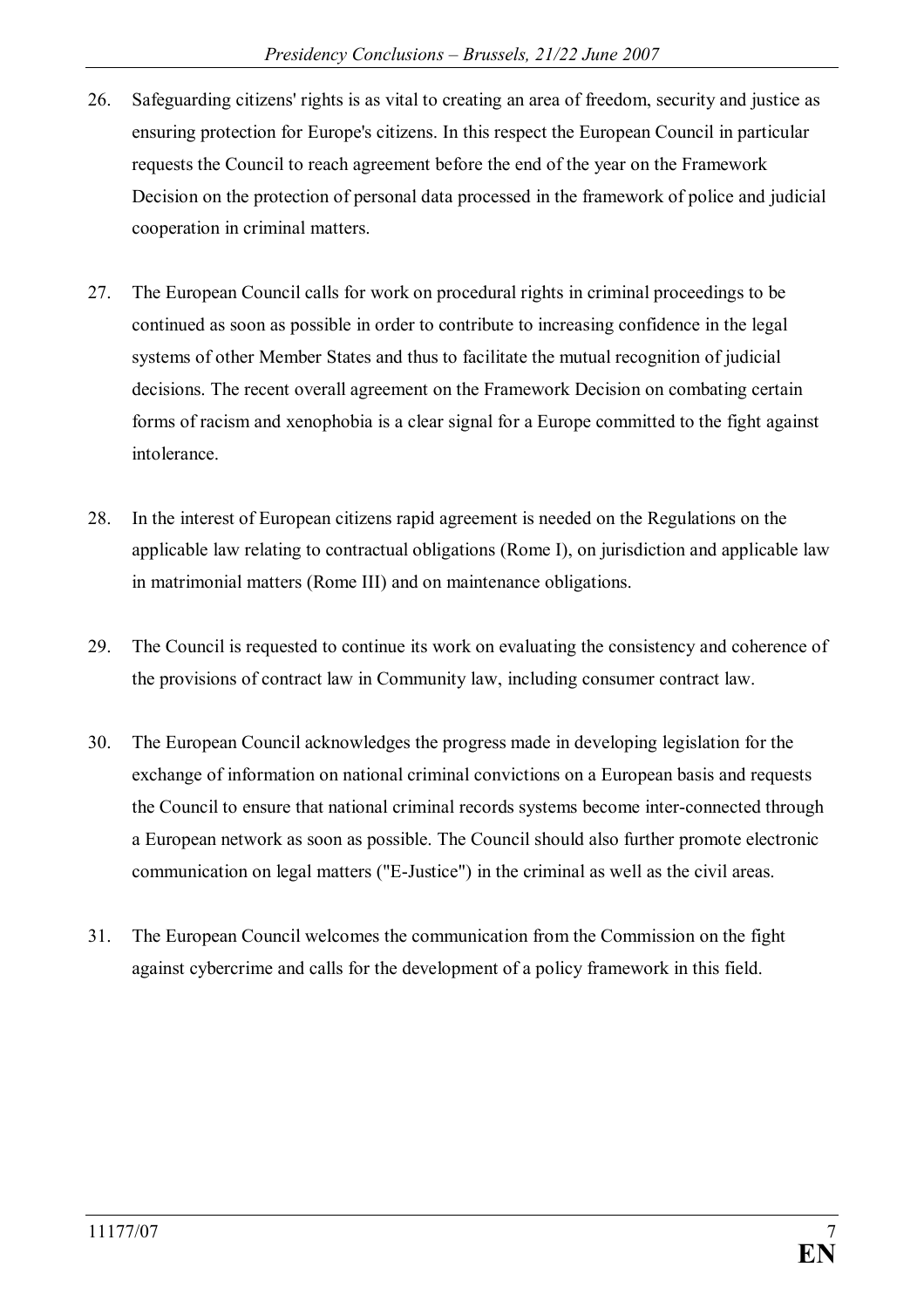# III. ECONOMIC, SOCIAL AND ENVIRONMENTAL ISSUES

- 32. Further strengthening the four freedoms of the internal market (free movement of goods, persons, services and capital) and improving its functioning remain of paramount importance for growth, competitiveness and employment. The European Council looks forward to the presentation of the Commission's Single Market Review, together with accompanying proposals, in the autumn. It calls on the Council and the European Parliament to make rapid progress on the new approach and mutual recognition Regulations, without prejudice to the harmonisation of national technical rules where appropriate.
- 33. The European Council notes the progress achieved in the Council on the draft Directive on the achievement of the internal market of postal services which will have to ensure the financing of an efficient and high-quality universal service and invites the European Parliament, the Council and the Commission to rapidly deepen and conclude discussions on this issue with a view to finding an agreement on the Directive in due time.
- 34. The European Council invites the Council to swiftly agree on the first four proposals for Joint Technology Initiatives (ARTEMIS, on embedded computer systems, IMI, the Innovative Medicines Initiative, Clean Sky, on aeronautics and air transport, and ENIAC, on nano-electronics technologies) and invites the Commission to present as rapidly as possible the remaining Joint Technology Initiatives identified in the Specific Program "Cooperation" implementing the 7th Framework Program for Research. It recalls the importance of open and transparent management of these initiatives.
- 35. The European Council welcomes the fact that work on the Regulation for the European Institute of Technology is advancing well and therefore invites the Council to reach, at its meeting on 25 June, a general approach on this Regulation, including adequate financing in accordance with Community budgetary procedures. The European Council is confident that the final decision of Council and European Parliament will be taken before the end of this year.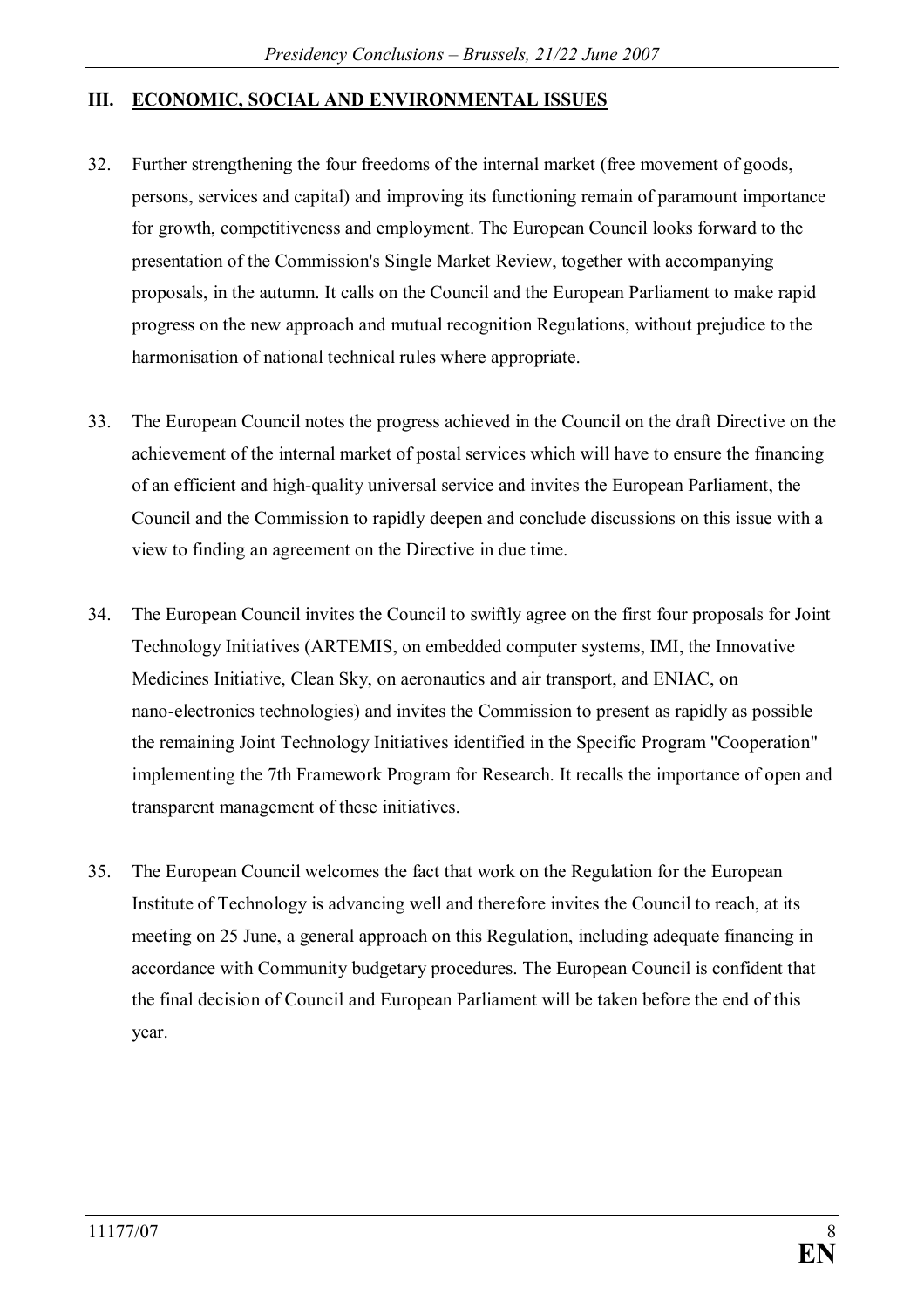- 36. The European Council reaffirms the value of Galileo as a key project of the European Union and asks the Council to take an integrated decision on the implementation of Galileo in Autumn 2007.
- 37. The European Council welcomes the initiative for a European Charter for the use of intellectual property from public research institutions and universities (IP-Charter) to improve the knowledge transfer between research and industry and its contribution to the development of the European Research Area. The European Council invites the Commission to present early in 2008 initiatives to follow up on the Green Paper on the European Research Area.
- 38. In the social policy area, work on coordination of the social security systems must be pursued vigorously with a view to resolving the remaining outstanding chapters as soon as possible. The European Council is looking forward to the forthcoming Commission Communication on flexicurity, on the basis of which common principles could be agreed before the end of this year and welcomes the progress made on the active inclusion strategy. The European Council looks forward to the presentation of an amended proposal for the Directive on minimum requirements for enhancing worker mobility by improving the vesting and preservation of supplementary pension rights as a basis for the continuation of work on this subject. Member States are invited to rapidly implement the recently adopted Community Strategy 2007-2012 on health and safety at work, which will strengthen the overall approach to well-being at work and relaunch prevention policies and improvements for workers. The European Council invites Member States, the Commission and social partners to make good use of the Alliance for Families to promote good practices and innovative approaches on family friendly policies consistent with Member States' national public policy and to promote gender equality. The European Council looks forward to the Commission's forthcoming social reality stocktaking report.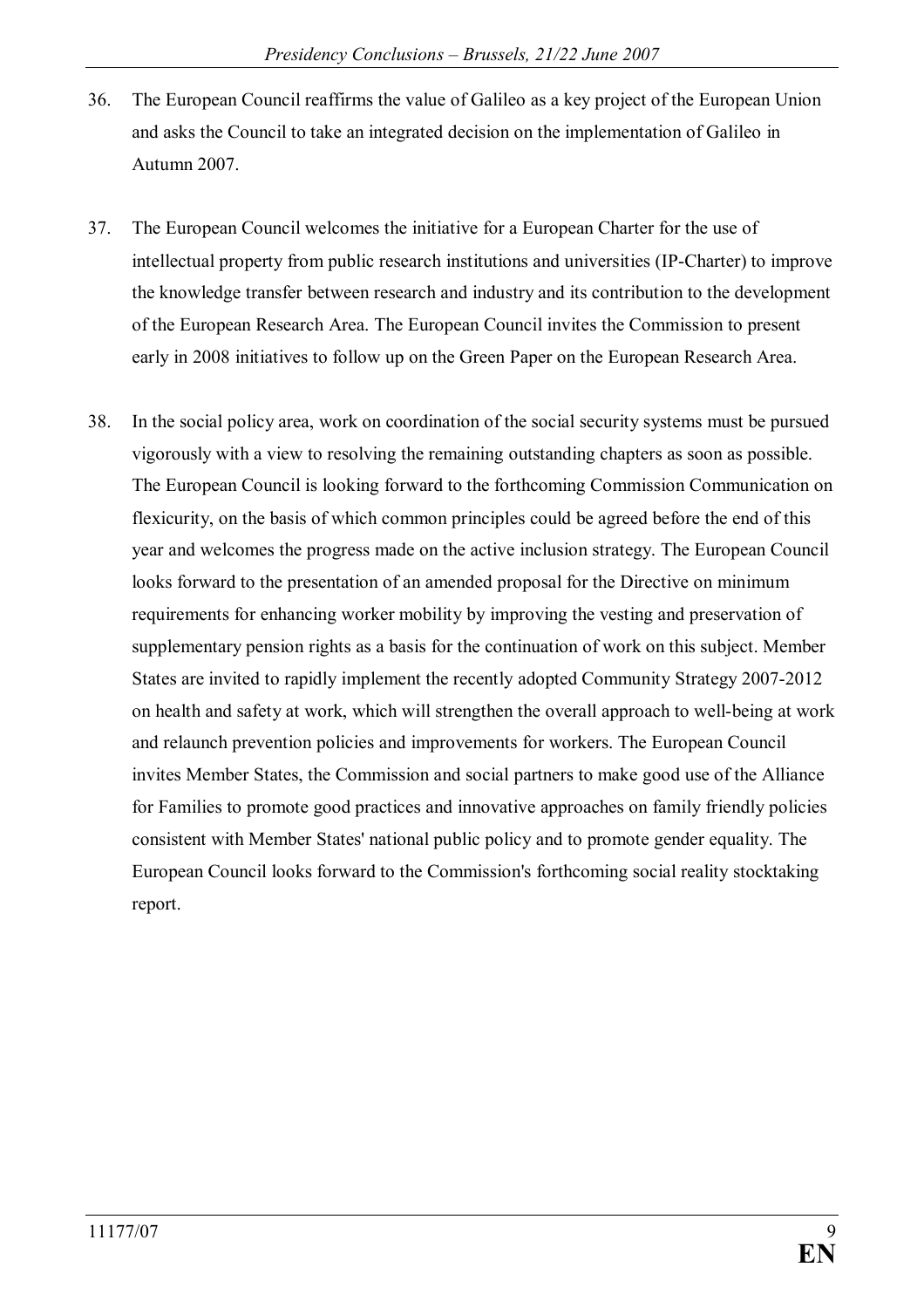- 39. HIV/AIDS remains a matter of serious concern. Action to tackle the global HIV/AIDS pandemic should include broad based prevention programmes, training of health care personnel, awareness raising in all groups of society and tackling the cost of treatment. The European Council invites the Commission to implement its action plan on combating HIV/AIDS within the European Union and in the neighbouring countries 2006-2009 and the European Programme for Action to Confront HIV/AIDS, malaria and tuberculosis through external action 2007-2011. It is for the Member States to provide the political leadership to fight this pandemic. The pharmaceutical industry should facilitate access to affordable medicines and cooperate in securing distribution channels for drugs against HIV/AIDS together with government institutions and NGOs.
- 40. The European Council recalls its conclusions of March 2007 on an integrated climate and energy policy. It welcomes the important signal sent by the G8 Summit at Heiligendamm. The clear reference to at least halving emissions by 2050, the commitment to the UNFCCC process (UN Framework Convention on Climate Change) and to achieving a comprehensive post 2012-agreement by 2009 provide an encouraging basis for the upcoming UNFCCC negotiations which should be launched in Bali in December 2007. The European Council encourages all parties to actively and constructively participate in an urgent and global response to the challenge of climate change on the basis of the principle of common but differentiated responsibilities and respective capabilities. It stresses the importance of implementing effectively and speedily all aspects of the comprehensive energy Action Plan with a view to taking forward the Energy Policy for Europe. On climate protection, the European Council looks forward to the timely presentation by the Commission of a proposal to amend the directive on the EU Emissions Trading Scheme based on the review process and the Council recommendations. It invites the Commission to consider, as part of the EU ETS review, a possible extension of the scope of the scheme to land use, land-use change and forestry. It underlines the Union's intention to include aviation activities in the scheme in a way that does not adversely affect competitiveness.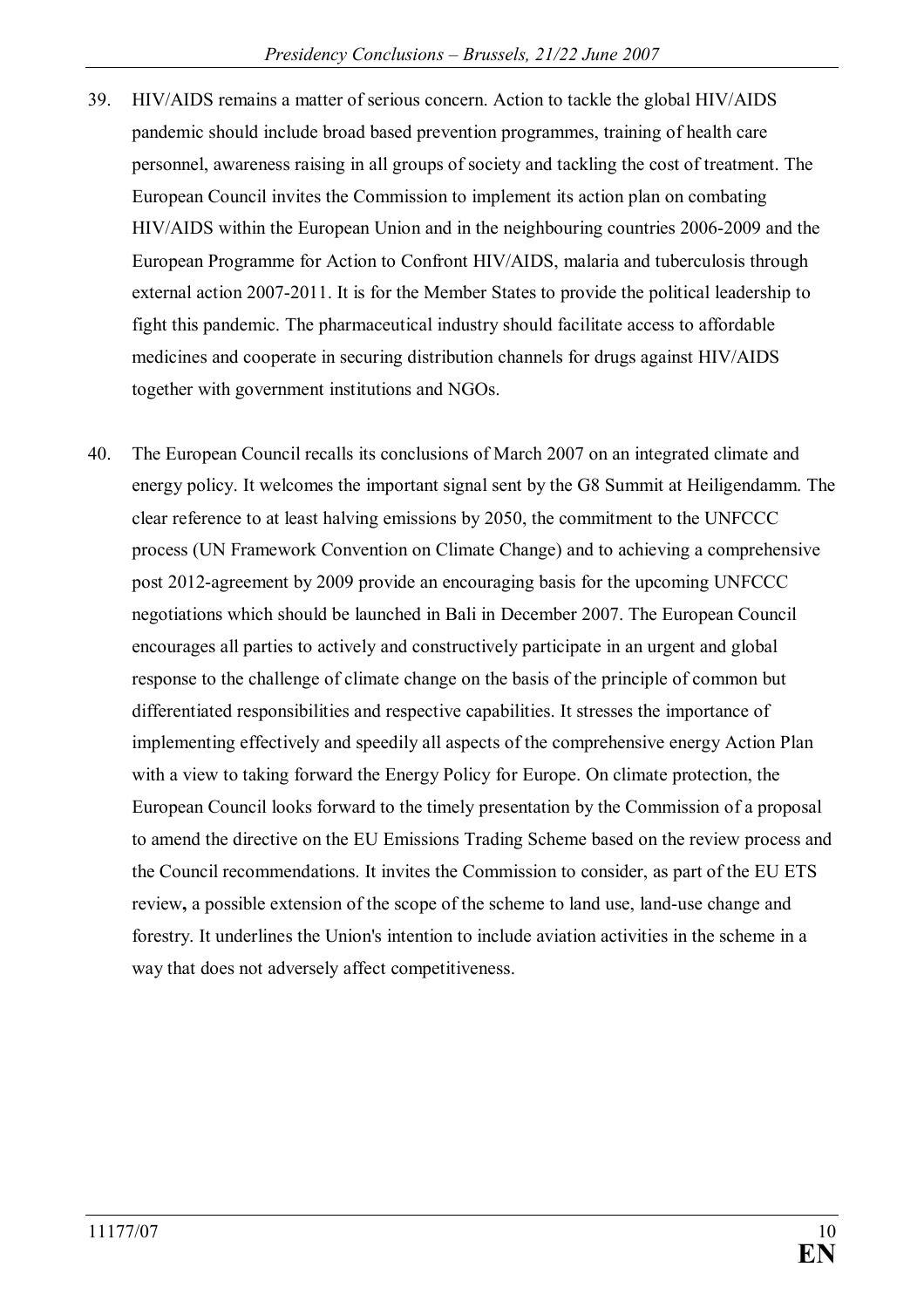- 41. It is becoming increasingly evident that climate change will have a considerable impact on international security issues. The European Council invites the High Representative and the European Commission to work closely together on this important issue and to present a joint report to the European Council in Spring 2008.
- 42. The European Council recalls the importance of an efficient and sustainable European transport system and takes note of the Commission's intention to come forward no later than June 2008 with a model for the assessment of all external costs to serve as a basis for future calculations of infrastructure charges. This model shall be accompanied by an impact analysis of the internalisation of external costs for all modes of transport and further steps in line with the "Eurovignette" Directive.
- 43. The European Council welcomes the wide debate, in particular at the Bremen Conference in May 2007, that has taken place in Europe on the future Maritime Policy and invites the Commission to come forward with a European Action Plan to be presented in October. Taking into account the principle of subsidiarity, this Action Plan should aim at exploring the full potential of sea-based economic activity in an environmentally sustainable manner.
- 44. The European Council congratulates Cyprus and Malta on the convergence achieved since accession to the EU, based on sound economic and financial policies, and welcomes both countries' fulfilment of all the convergence criteria as set out in the Treaty. In this context, the European Council welcomes the Commission's proposal that Cyprus and Malta should adopt the euro on 1 January 2008.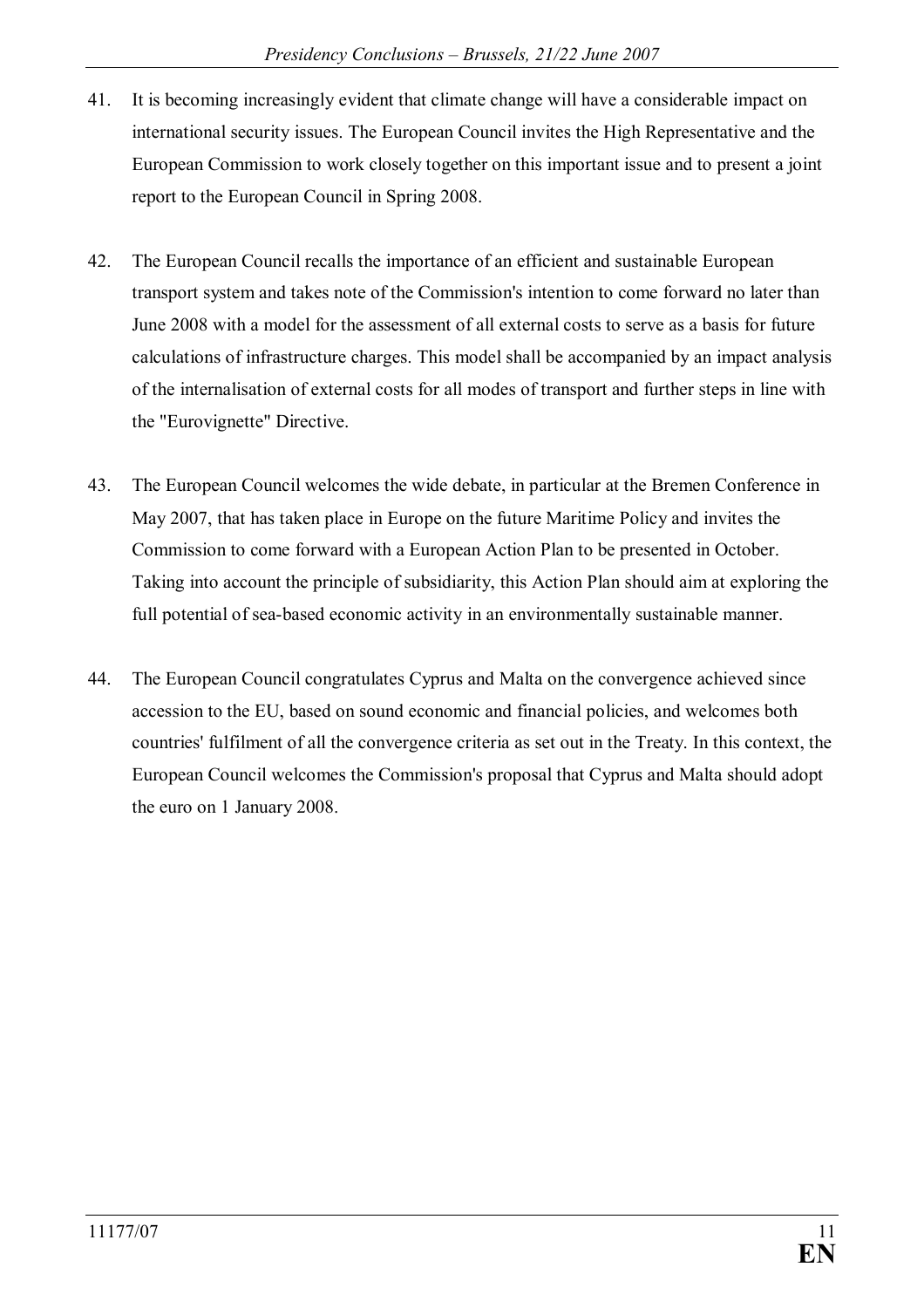# IV. EXTERNAL RELATIONS

#### European Neighbourhood Policy

- 45. The European Council reaffirms the paramount importance of the ENP, which aims at consolidating a ring of prosperity, stability and security based on human rights, democracy and the rule of law, as well as supporting the process of reform and modernisation of partners in the Union's neighbourhood.
- 46. The European Council endorses the Council Conclusions on strengthening the European Neighbourhood Policy and the Presidency Progress Report, which includes a set of measures to further strengthen Neighbourhood Policy. While the ENP's character as a single and coherent policy framework should be maintained, implementation of the Policy should take due account of the specificity of partner countries. The European Council invites future Presidencies to continue work on the basis of the Presidency Report and relevant Commission proposals and communications.

#### Central Asia

47. The European Council adopted an EU strategy for a new partnership with Central Asia. This strategy will serve as an overall framework for EU relations with Central Asia, including in the fields of human rights, rule of law, good governance and democracy, education, economic development, trade and investment, energy and transport, environmental policies, migration and inter-cultural dialogue. The strategy defines the EU's priorities for its cooperation with the region as a whole, but implementation will be tailored to the specific requirements and performance of each Central Asian state. The European Council asks the Council and the Commission to regularly review progress in implementing this strategy and to submit a first progress report to the European Council by the middle of 2008.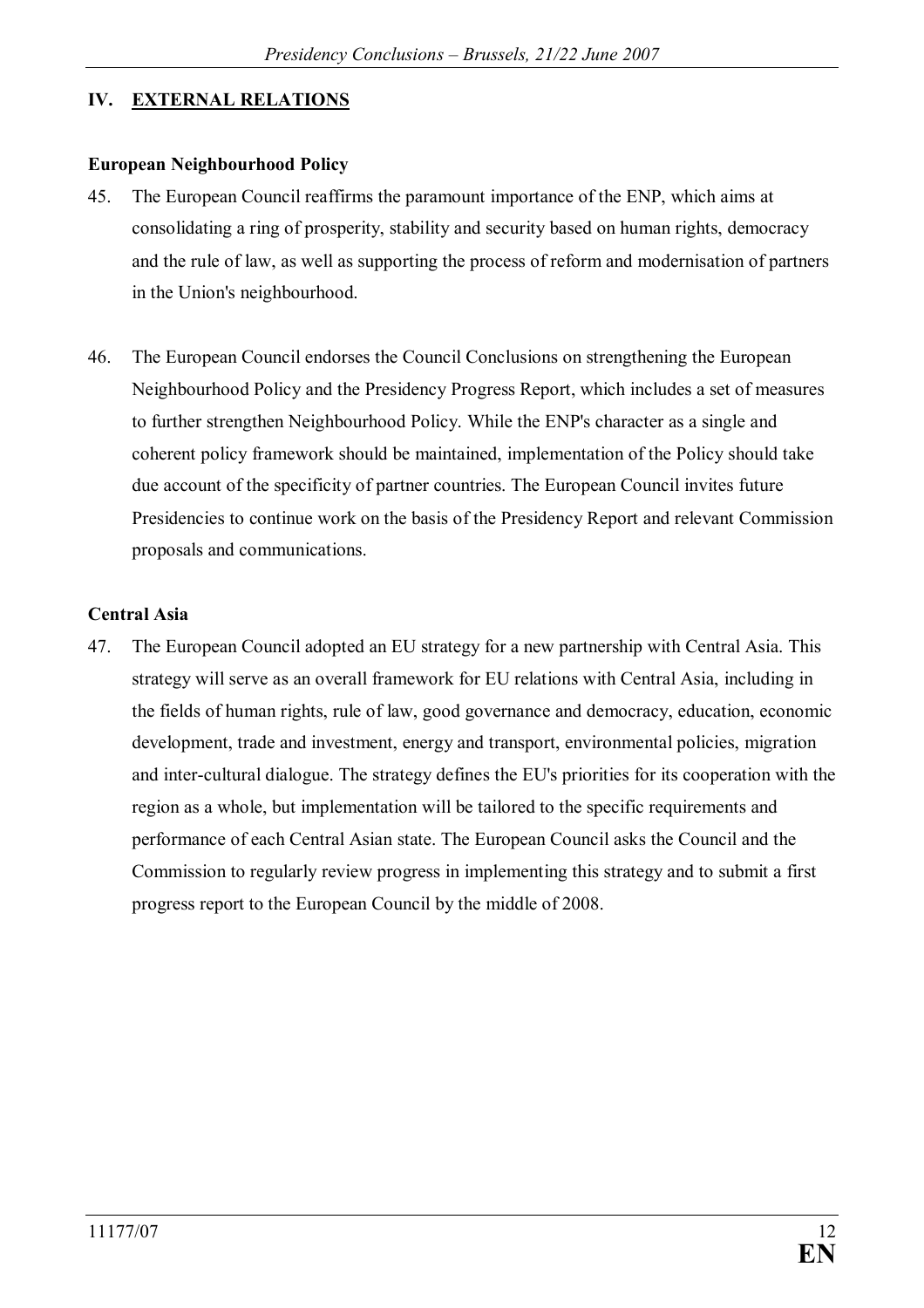#### Heiligendamm Process

48. The European Council, recalling the development of EU instruments and dialogue fora with emerging economies, welcomes the initiation of the Heiligendamm Process by the G8 Summit in June 2007 launching a new form of dialogue in particular with Brazil, China, India, Mexico and South Africa. The European Council recognises the ever-growing importance of these and other emerging economies. The Heiligendamm Process should intensify the political dialogue and foster cooperation with these countries, especially in the fields of innovation and intellectual property, investment conditions including responsible business conduct, energy efficiency and development cooperation.

#### EU-Africa

- 49. The second EU-Africa Summit in Lisbon in December 2007 will provide an important opportunity to enhance the relationship between the EU and Africa and to build an ambitious and strategic new partnership.
- 50. Recalling its conclusions of June 2005, the European Council underlines the importance it attaches to the further close cooperation with the African Union to ensure that a Joint EU-Africa strategy can be adopted by December 2007. The European Council reaffirms the commitment to continue support for the African Union, with a view, inter alia, to strengthening the African Union's capacity in conflict management, resolution and prevention. The European Council welcomes the intention to establish an Africa-EU energy partnership at the EU-Africa Summit.
- 51. The European Council stresses the need for new arrangements allowing early release of EU funds to support AU rapid deployment which should be addressed as a priority. The Council reaffirms the commitments undertaken in the EU Strategy "The EU and Africa: Towards a Strategic Partnership" and encourages Member States to make all efforts to reach the targets set therein.

#### European Security and Defence Policy

52. The European Council endorses the Presidency Report on ESDP, which includes the mandate for the incoming Presidency.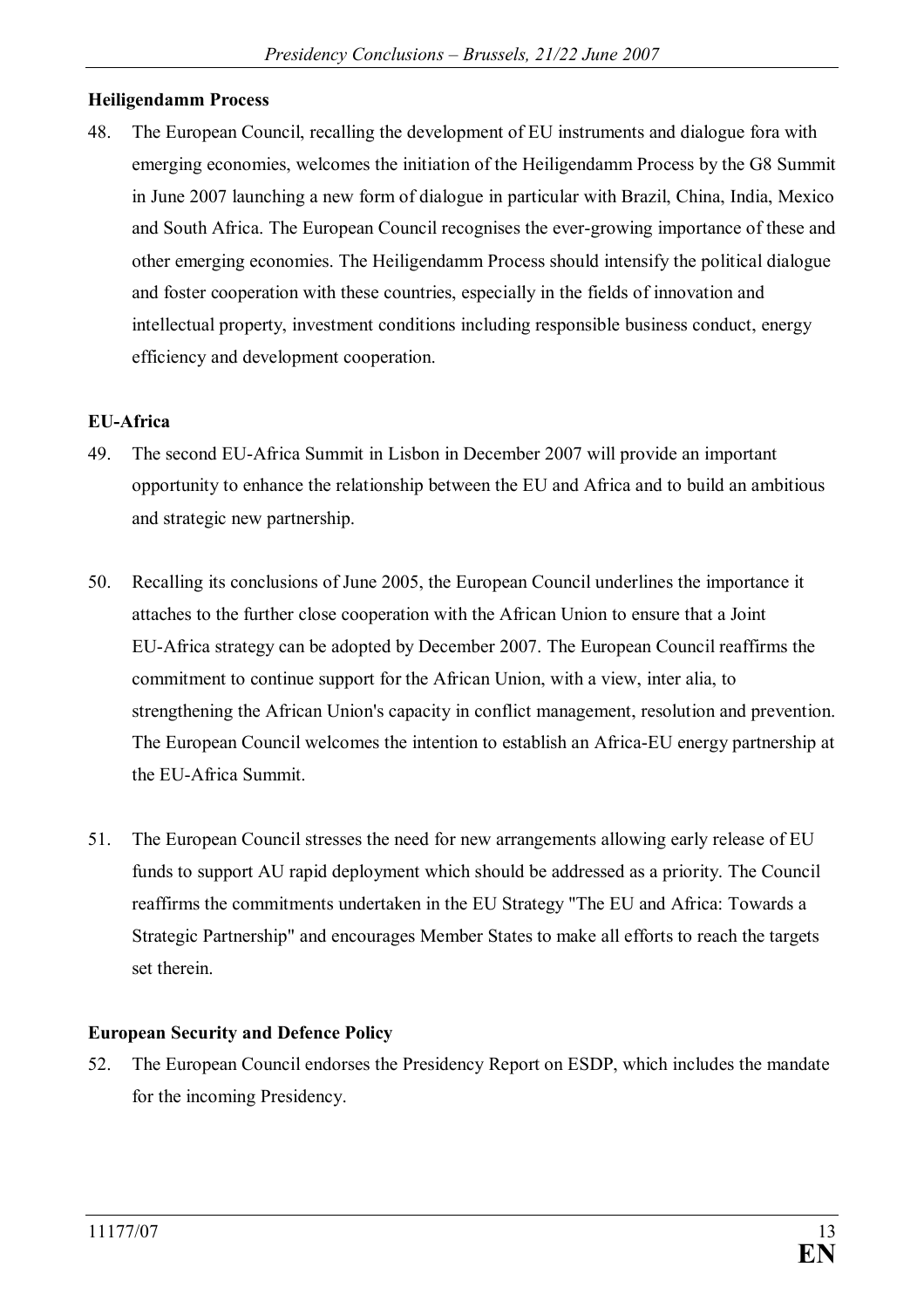# V. NORTHERN IRELAND

53. The British Prime Minister and the Taoiseach briefed the European Council on the restoration of fully inclusive, power-sharing, devolved government in Northern Ireland. The European Council welcomed the recent engagement between the President of the Commission and the new Northern Ireland Executive and underlined the European Union's longstanding and continuing support for the peace process.

\_\_\_\_\_\_\_\_\_\_\_\_\_\_\_\_\_\_\_\_\_\_\_\_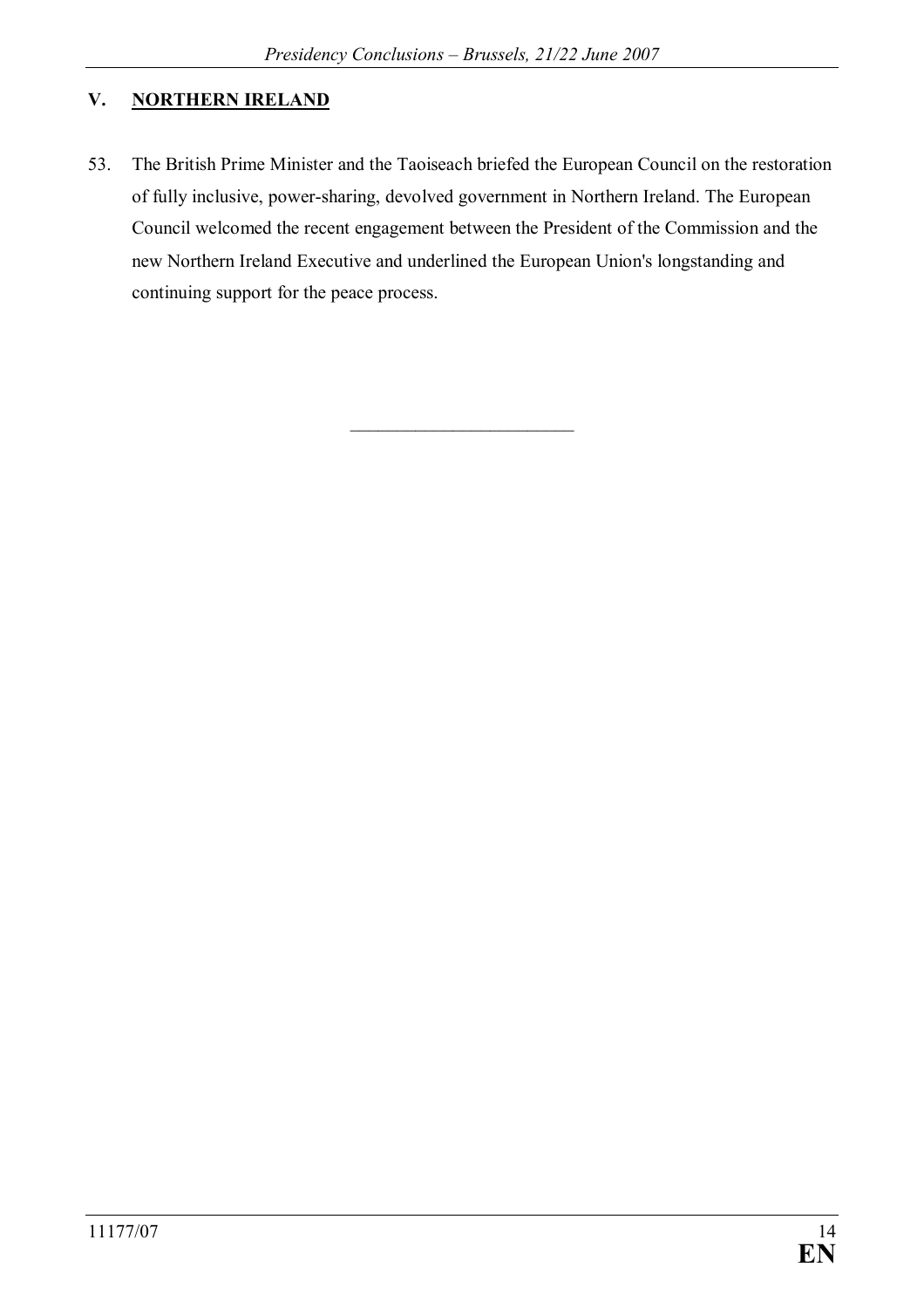ANNEX I

# DRAFT IGC MANDATE

The present mandate will provide the exclusive basis and framework for the work of the IGC that will be convened according to paragraph 10 of the European Council conclusions.

#### I. GENERAL OBSERVATIONS

1. The IGC is asked to draw up a Treaty (hereinafter called "Reform Treaty") amending the existing Treaties with a view to enhancing the efficiency and democratic legitimacy of the enlarged Union, as well as the coherence of its external action. The constitutional concept, which consisted in repealing all existing Treaties and replacing them by a single text called "Constitution", is abandoned. The Reform Treaty will introduce into the existing Treaties, which remain in force, the innovations resulting from the 2004 IGC, as set out below in a detailed fashion.

2. The Reform Treaty will contain two substantive clauses amending respectively the Treaty on the European Union (TEU) and the Treaty establishing the European Community. (TEC). The TEU will keep its present name and the TEC will be called Treaty on the Functioning of the Union, the Union having a single legal personality. The word "Community" will throughout be replaced by the word "Union"; it will be stated that the two Treaties constitute the Treaties on which the Union is founded and that the Union replaces and succeeds the Community. Further clauses will contain the usual provisions on ratification and entry into force as well as transitional arrangements. Technical amendments to the Euratom Treaty and to the existing Protocols, as agreed in the 2004 IGC, will be done via Protocols attached to the Reform Treaty.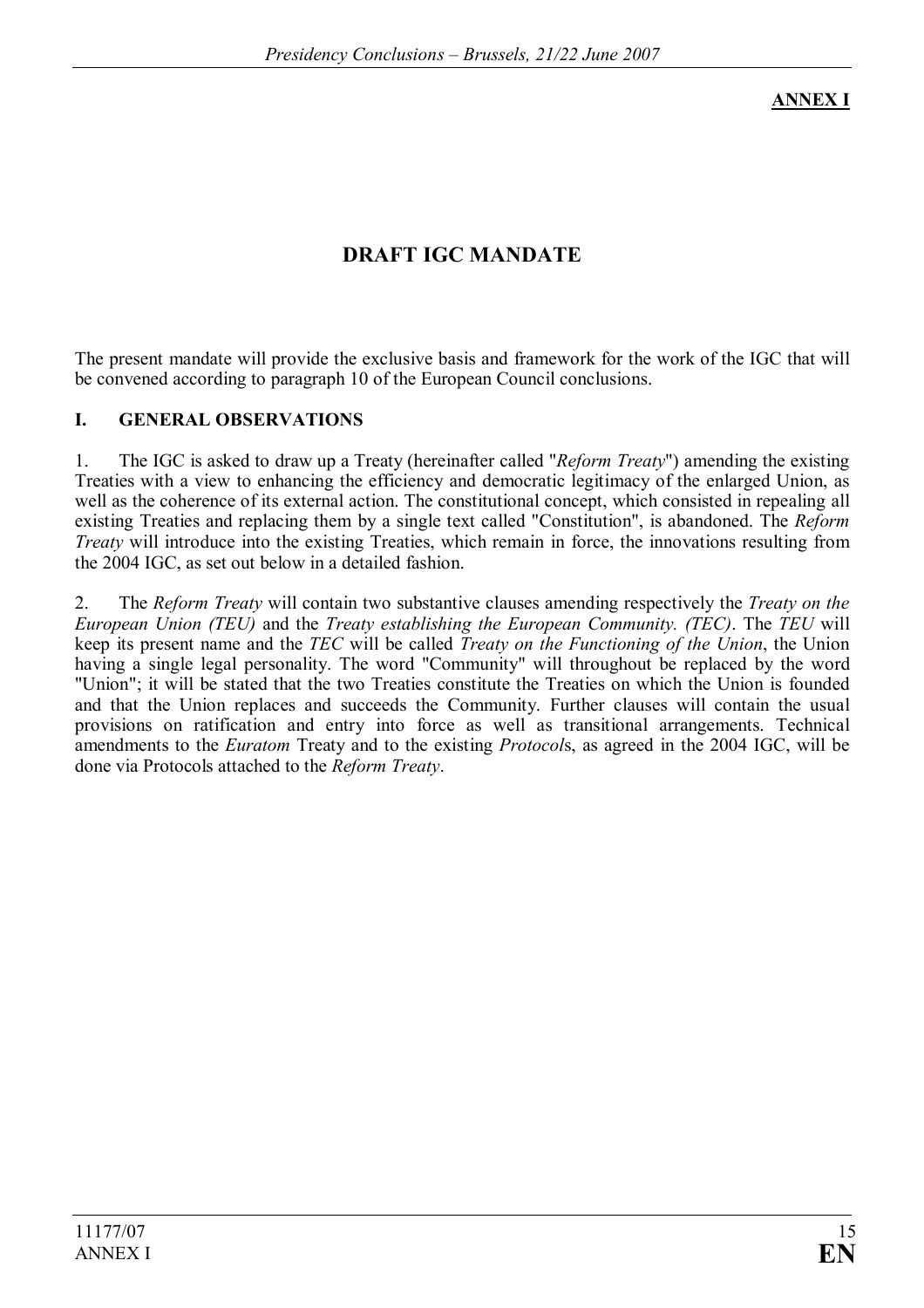3. The TEU and the Treaty on the Functioning of the Union will not have a constitutional character. The terminology used throughout the Treaties will reflect this change: the term "Constitution" will not be used, the "Union Minister for Foreign Affairs" will be called High Representative of the Union for Foreign Affairs and Security Policy and the denominations "law" and "framework law" will be abandoned, the existing denominations "regulations", "directives" and "decisions" being retained. Likewise, there will be no article in the amended Treaties mentioning the symbols of the EU such as the flag, the anthem or the motto. Concerning the primacy of EU law, the IGC will adopt a Declaration recalling the existing case law of the EU Court of Justice<sup>1</sup>.

4. As far as the content of the amendments to the existing Treaties is concerned, the innovations resulting from the 2004 IGC will be integrated into the TEU and the Treaty on the Functioning of the Union, as specified in this mandate. Modifications to these innovations introduced as a result of the consultations held with the Member States over the past 6 months are clearly indicated below. They concern in particular the respective competences of the EU and the Member States and their delimitation, the specific nature of the Common Foreign and Security Policy, the enhanced role of national parliaments, the treatment of the Charter of Fundamental Rights and a mechanism, in the area of police and judicial cooperation in criminal matters, enabling Member States to go forward on a given act while allowing others not to participate.

### II. AMENDMENTS TO THE EU TREATY

5. Clause 1 of the Reform Treaty will contain the amendments to the present TEU.

In the absence of indications to the contrary in this mandate, the text of the existing Treaty remains unchanged.

6. The text of the first recital as agreed in the 2004 IGC will be inserted as a second recital into the Preamble.

7. The TEU will be divided into 6 Titles: Common Provisions (I), Provisions on democratic principles (II), Provisions on institutions (III), Provisions on enhanced cooperation (IV), General Provisions on the Union's External Action and specific Provisions on the Common Foreign and Security Policy (V), and Final Provisions (VI). Titles I, IV (present VII), V and VI (present VIII) follow the structure of the existing  $TEU$ , with amendments as agreed in the 2004 IGC.<sup>2</sup> The two other titles (II and III) are new and introduce innovations agreed in the 2004 IGC.

#### Common Provisions (I)

8. Title I of the existing TEU, containing inter alia Articles on the Union's values and objectives, on relations between the Union and the Member States, and on the suspension of rights of Member States, will be amended in line with the innovations agreed in the 2004 IGC (see Annex 1, Title I).

 1 Whilst the Article on primacy of Union law will not be reproduced in the TEU, the IGC will agree on the following Declaration: "The Conference recalls that, in accordance with well settled case-law of the EU Court of Justice, the Treaties and the law adopted by the Union on the basis of the Treaties have primacy over the law of Member States, under the conditions laid down by the said case-law." In addition, the opinion of the Legal Service of the Council (doc. 580/07) will be annexed to the Final Act of the Conference.

<sup>2</sup> The content of Title VI on police and judicial cooperation in criminal matters will be put into the Title on the Area of freedom, security and justice in the Treaty on the Functioning of the Union (*TFEU*), see below under "Amendments to the EC Treaty".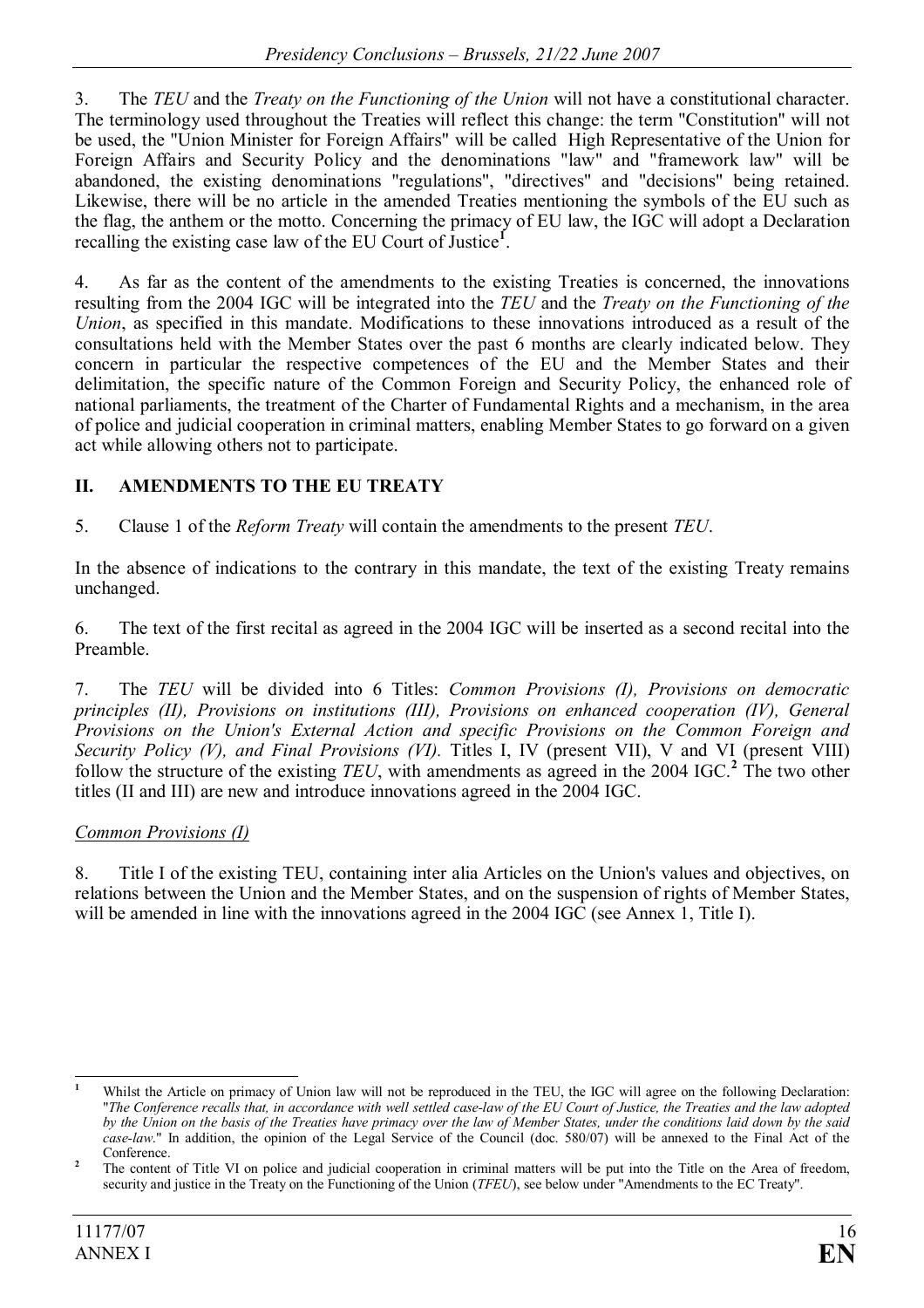9. The Article on fundamental rights will contain a cross reference<sup>3</sup> to the Charter on fundamental rights, as agreed in the 2004 IGC, giving it legally binding value and setting out the scope of its application.

10. In the Article on fundamental principles concerning competences it will be specified that the Union shall act only within the limits of competences conferred upon it by the Member States in the Treaties.

# Provisions on democratic principles (II)

11. This new Title II will contain the provisions agreed in the 2004 IGC on democratic equality, representative democracy, participatory democracy and the citizens' initiative. Concerning national parliaments, their role will be further enhanced compared to the provisions agreed in the 2004 IGC (see Annex 1, Title II):

- The period given to national parliaments to examine draft legislative texts and to give a reasoned opinion on subsidiarity will be extended from 6 to 8 weeks (the Protocols on national Parliaments and on subsidiarity and proportionality will be modified accordingly).
- There will be a reinforced control mechanism of subsidiarity in the sense that if a draft legislative act is contested by a simple majority of the votes allocated to national parliaments, the Commission will re-examine the draft act, which it may decide to maintain, amend or withdraw. If it chooses to maintain the draft, the Commission will have, in a reasoned opinion, to justify why it considers that the draft complies with the principle of subsidiarity. This reasoned opinion, as well as the reasoned opinions of the national parliaments, will have to be transmitted to the EU legislator, for consideration in the legislative procedure. This will trigger a specific procedure:
	- before concluding first reading under the ordinary legislative procedure, the legislator (Council and Parliament) shall consider the compatibility of the legislative proposal with the principle of subsidiarity, taking particular account of the reasons expressed and shared by the majority of national parliaments as well as the reasoned opinion of the Commission;
	- If, by a majority of 55% of the members of the Council or a majority of the votes cast in the European Parliament, the legislator is of the opinion that the proposal is not compatible with the principle of subsidiarity, the legislative proposal shall not be given further consideration. (the Protocol on subsidiarity and proportionality will be modified accordingly).

A new general Article will reflect the role of the national parliaments.

 3 Therefore, the text of the Charter on fundamental rights will not be included in the Treaties.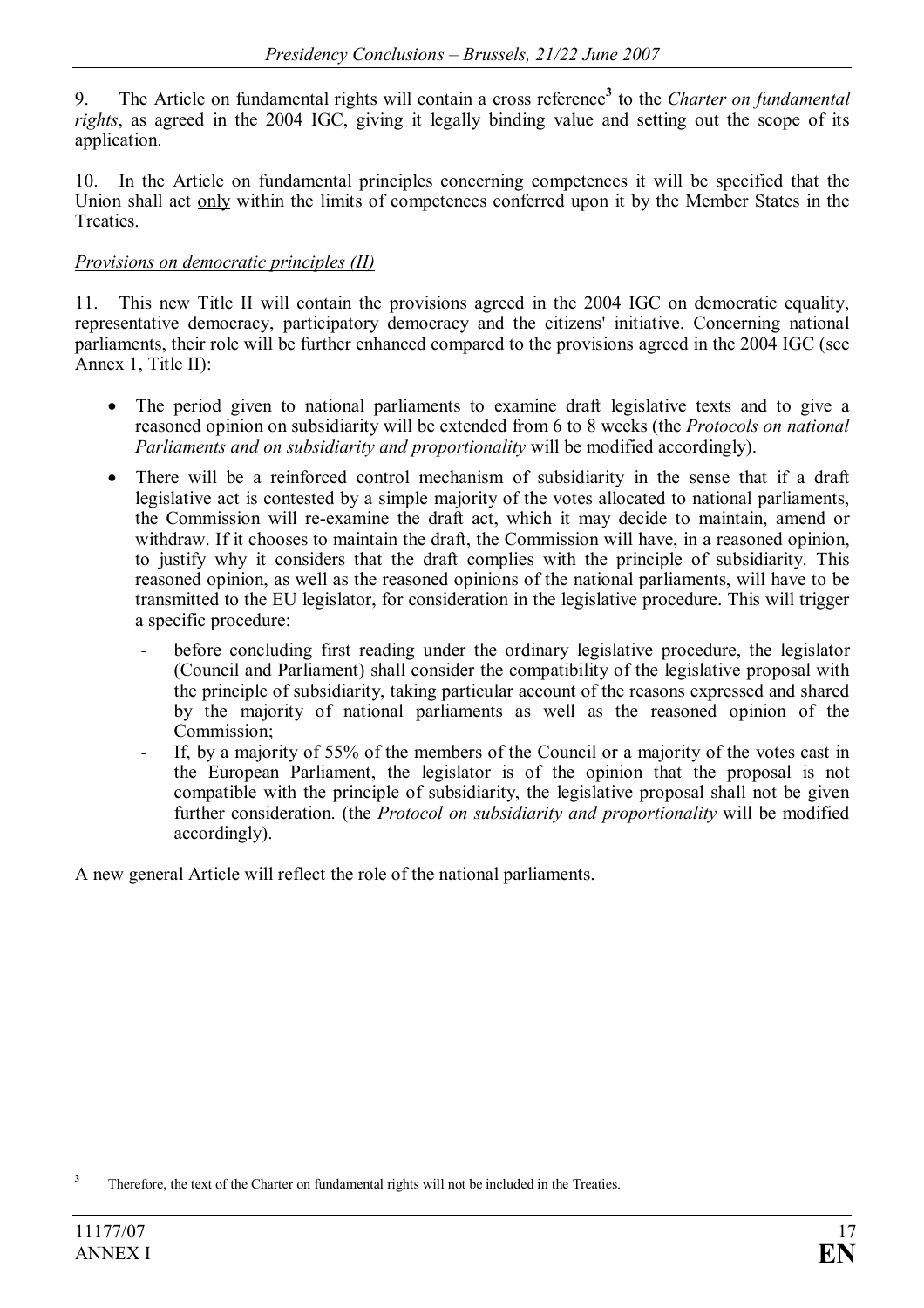### Provisions on institutions (III)

12. The institutional changes agreed in the 2004 IGC will be integrated partly into the TEU and partly into the Treaty on the Functioning of the Union. The new Title III will give an overview of the institutional system and will set out the following institutional modifications to the existing system, i.e. the Articles on the Union's institutions, the European Parliament (new composition), the European Council (transformation into an institution<sup>4</sup> and creation of the office of President), the Council (introduction of the double majority voting system and changes in the six-monthly Council presidency system, with the possibility of modifying it), the European Commission (new composition and strengthening of the role of its President), the Union Minister for Foreign Affairs (creation of the new office, its title being changed to High Representative of the Union for Foreign Affairs and Security Policy) and the Court of Justice of the European Union.<sup>5</sup>

13. The double majority voting system, as agreed in the 2004 IGC, will take effect on 1 November 2014, until which date the present qualified majority system (Article 205(2) TEC) will continue to apply. After that, during a transitional period until 31 March 2017, when a decision is to be adopted by qualified majority, a member of the Council may request that the decision be taken in accordance with the qualified majority as defined in Article 205(2) of the present TEC.

In addition, until 31 March 2017, if members of the Council representing at least 75% of the population or at least 75% of the number of Member States necessary to constitute a blocking minority as provided in Article [I-25(2)] indicate their opposition to the Council adopting an act by a qualified majority, the mechanism provided for in the draft Decision contained in Declaration nº 5 annexed to the Final Act of the 2004 IGC. As from 1 April 2017, the same mechanism will apply, the relevant percentages being, respectively, at least 55% of the population or at least 55% of the number of Member States necessary to constitute a blocking minority as provided in Article [I-25(2)].

#### Provisions on enhanced cooperation (IV)

14. Title IV (former Title VII of the existing TEU) will be amended as agreed in the 2004 IGC. The minimum number of Member States required for launching an enhanced cooperation will be nine.

 $\overline{\phantom{a}}$ 4 Including modalities of vote.

<sup>5</sup> There will be some drafting adaptations due to the merging of some provisions.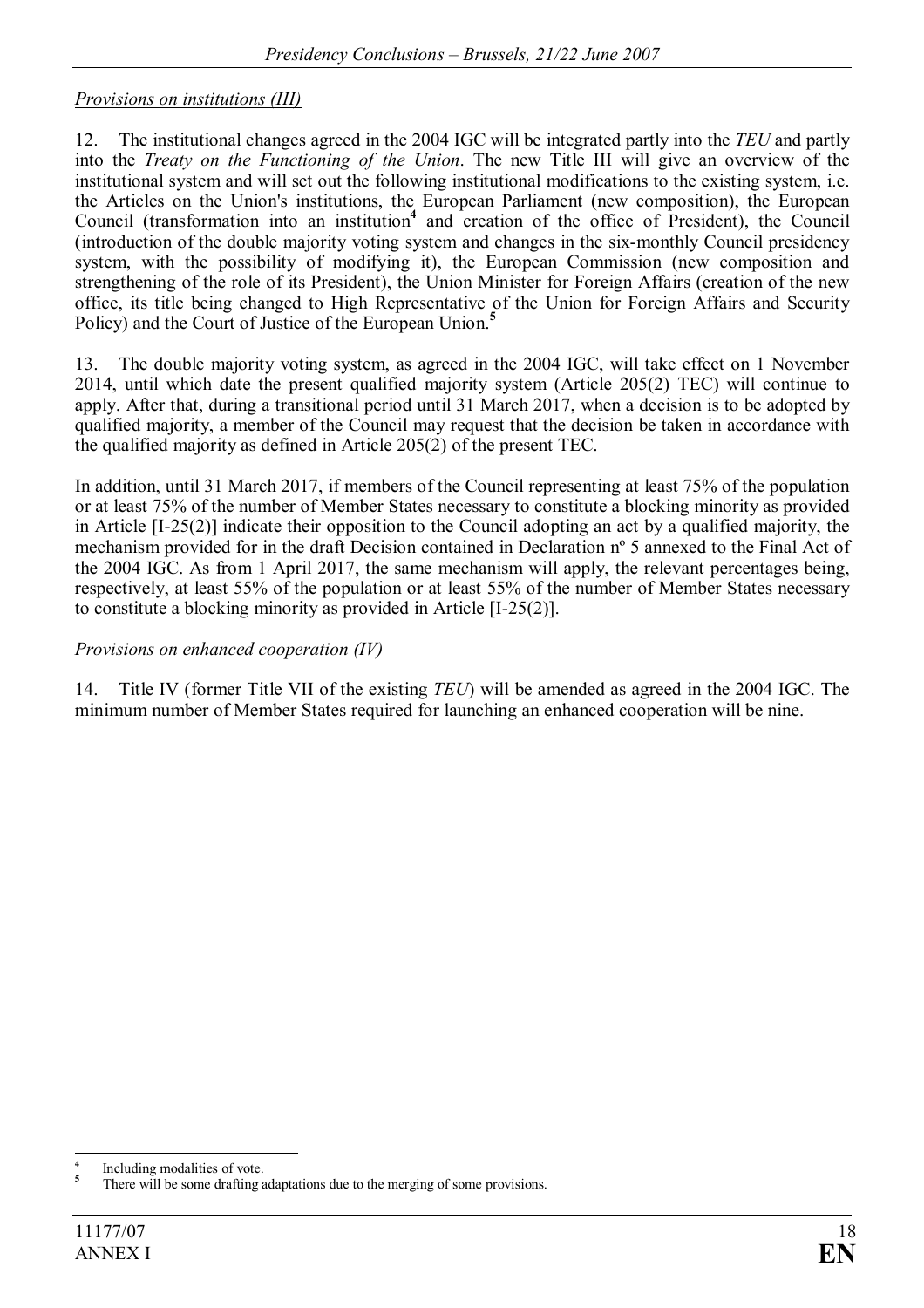#### General Provisions on the Union's external action and specific Provisions on the Common Foreign and Security Policy (V)

15. In Title V of the existing TEU, a first new Chapter on the general provisions on the Union's external action will be inserted containing two Articles, as agreed in the 2004 IGC, on the principles and objectives of the Union's external action and on the role of the European Council in setting the strategic interests and objectives of this action. The second Chapter contains the provisions of Title  $V^6$ of the existing TEU, as amended in the 2004 IGC (including the European External Action Service and the permanent structured cooperation in the field of defence). In this Chapter, a new first Article will be inserted stating that the Union's action on the international scene will be guided by the principles, will pursue the objectives and will be conducted in accordance with the general provisions on the Union's external action which are laid down in Chapter 1. It will be clearly specified in this Chapter that the CFSP is subject to specific procedures and rules. There will also be a specific legal basis on personal data protection in the CFSP area<sup>7</sup>.

#### Final Provisions (VI)

16. Title VI (former Title VIII of the existing TEU) will be amended as agreed in the 2004 IGC. There will in particular be an Article on the legal personality of the Union<sup>8</sup>, an Article on voluntary withdrawal from the Union and Article 48 will be amended so as to bring together the procedures for revising the Treaties (the ordinary and the two simplified procedures). This Article, in its paragraph on the ordinary revision procedure, will make it clear that the Treaties can be revised to increase or reduce the competences conferred upon the Union. In Article 49, on conditions of eligibility and the procedure for accession to the Union, the reference to the principles will be replaced by a reference to the Union's values and the addition of a commitment to promoting such values, an obligation to notify the European Parliament and national parliaments of an application for accession to the Union and a reference to take into account the conditions of eligibility agreed upon by the European Council (see Annex 1, Title VI). The usual final provision will also be adapted (territorial scope, duration, ratification and authentic texts and translations).<sup>9</sup>

#### III. AMENDMENTS TO THE EC TREATY

17. Clause 2 of the Reform Treaty will contain the amendments to the present TEC, which will become the Treaty on the Functioning of the European Union.

 $\frac{1}{6}$ The IGC will agree on the following Declaration: "The Conference underlines that the provisions in the Treaty on European Union covering the Common Foreign and Security Policy, including the creation of the office of High Representative of the Union for Foreign Affairs and Security Policy and the establishment of an External Action Service, do not affect the responsibilities of the Member States, as they currently exist, for the formulation and conduct of their foreign policy nor of their national representation in third countries and international organisations.

The Conference also recalls that the provisions governing the Common Security and Defence Policy do not prejudice the specific character of the security and defence policy of the Member States.

It stresses that the EU and its Member States will remain bound by the provisions of the Charter of the United Nations and, in particular, by the primary responsibility of the Security Council and of its Members for the maintenance of international peace and security.".

<sup>7</sup> With regard to the processing of such data by the Member States when carrying out activities which fall within the CFSP and ESDP and the movement of such data.

<sup>8</sup> The IGC will agree on the following Declaration: "The Conference confirms that the fact that the European Union has a legal personality will not in any way authorise the Union to legislate or to act beyond the competences conferred upon it by the Member States in the Treaties."

<sup>9</sup> Articles 41, 42, 46 and 50 of the TEU will be deleted, Article 47 being placed, as amended in the 2004 IGC, in the CFSP Chapter.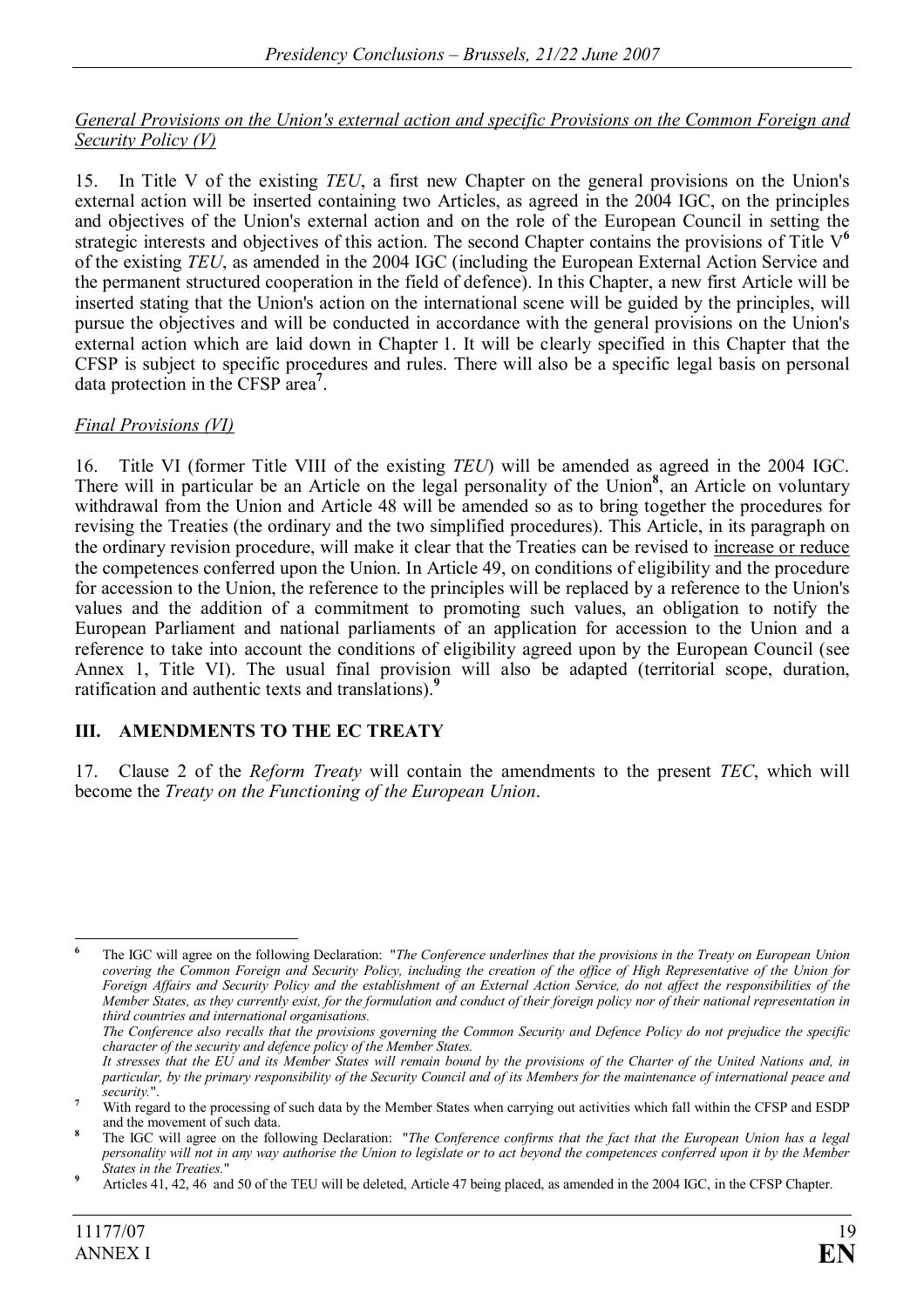18. The innovations as agreed in the 2004 IGC will be inserted into the Treaty by way of specific modifications in the usual manner. They concern the categories and areas of competences, the scope of qualified majority voting and of codecision, the distinction between legislative and non legislative acts, provisions inter alia on the Area of freedom, security and justice, the solidarity clause, the improvements to the governance of the euro, horizontal provisions such as the social clause, specific provisions such as public services, space, energy, civil protection, humanitarian aid, public health, sport, tourism, outermost regions, administrative cooperation, financial provisions (own resources, multiannual financial framework, new budgetary procedure).

19. The following modifications will be introduced compared to the results of the 2004 IGC (see Annex 2):

- a) A new Article 1 will state the purpose of the Treaty on the functioning of the Union and its relation with the EU Treaty. It will state that the two Treaties have the same legal value.
- b) In the Article on categories of competences, placed at the beginning of the TEC, it will be clearly specified that the Member States will exercise again their competence to the extent that the Union has decided to cease exercising its competence.<sup>10</sup>
- c) In the Article on supporting, coordinating or complementary action, the introductory sentence will be amended so as to underline that the Union carries out actions to support, coordinate or supplement the actions of the Member States.
- d) In Article 18(3), as amended in the 2004 IGC, the phrase on the adoption of measures on passports, identity cards, residence permits and similar documents will be removed and transferred to a similar legal basis on this issue to be placed in the Title on the Area of freedom, security and justice, in the Article on border checks.
- e) In Article 20 (diplomatic and consular protection), as amended in the 2004 IGC, the legal basis will be amended so as to provide in this field for adoption of directives establishing coordination and cooperation measures.
- f) In Article 286 (personal data protection), as amended in the 2004 IGC, a subparagraph will be inserted stating that the rules adopted on the basis of this Article will be without prejudice to those adopted under the specific legal basis on this subject which will be introduced in the CFSP Title (the IGC will also adopt a declaration on personal data protection in the areas of police and judicial cooperation in criminal matters, as well as, where appropriate, specific entries in the relevant Protocols on the position of individual Member States clarifying their applicability in this respect).

 $10$ <sup>10</sup> (a) The IGC will also agree a Declaration in relation to the delimitation of competences: "The Conference underlines that, in accordance with the system of division of competences between the Union and the Member States as provided for in the Treaty on European Union, competences not conferred upon the Union in the Treaties remain with Member States.

When the Treaties confer on the Union a competence shared with the Member States in a specific area, the Member States shall exercise their competence to the extent that the Union has not exercised, or has decided to cease exercising, its competence. The latter situation arises when the relevant EU institutions decide to repeal a legislative act, in particular to better ensure the constant respect for the principles of subsidiarity and proportionality. The Council may request, at the initiative of one or several of its Members (representatives of Member States) and in accordance with Article 208, the Commission to submit proposals for repealing a legislative act.

Equally, the representatives of the governments of the Member States, meeting in an Intergovernmental Conference, in accordance with the ordinary revision procedure provided for in Article [IV-443] of the Treaty on European Union, may decide to amend the Treaties on which the Union is founded, including either to increase or to reduce the competences conferred on the Union in the said Treaties."

<sup>(</sup>b) The following Protocol will be annexed to the Treaties:

 $\mathbb{R}^N$ With reference to Article[ I-12(2)] on shared competences, when the Union has taken action in a certain area, the scope of this exercise of competence only covers those elements governed by the Union act in question and therefore does not cover the whole area."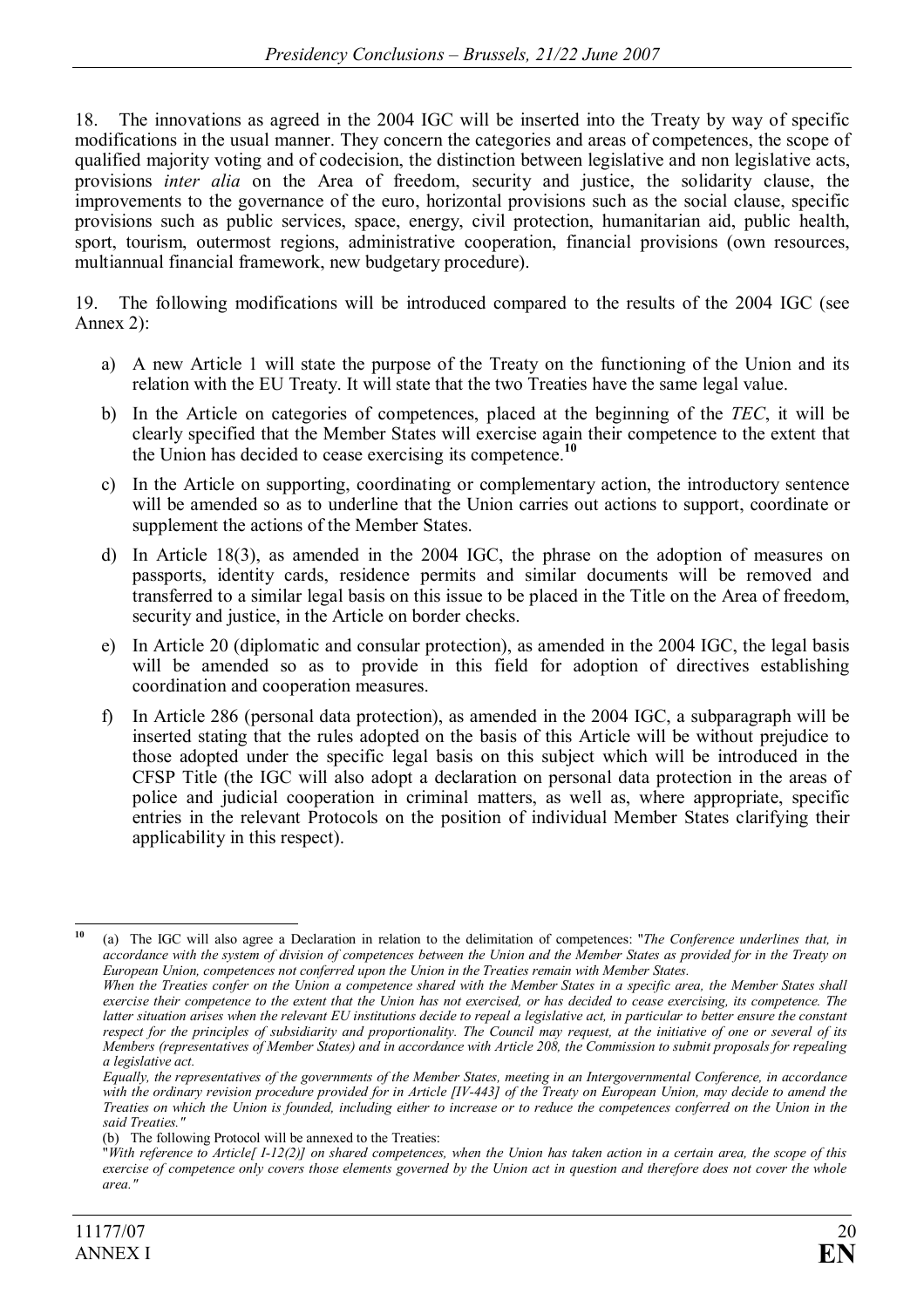- g) In Article 42 (aggregation of insurance periods and export of social security benefits), an addition will be made to stress that the procedure is halted in the brake system if the European Council does not take any action within 4 months (see point [1\)](#page-28-0) of Annex  $2$ ).<sup>11</sup>
- h) Article 60 (freezing of assets to combat terrorism), as amended in the 2004 IGC, will be transferred towards the end of the Chapter on general provisions in the Title on the Area of freedom, security and justice.
- i) On the issue of services of general economic interest (cf. Article 16, as amended in the 2004 IGC) a Protocol will be annexed to the Treaties.<sup>12</sup>.
- j) In the Chapter on general provisions applying to the area of freedom, security and justice, insertion of a provision about cooperation and coordination by Member States in the field of national security (see point [2\)](#page-28-0)(a) of Annex 2).
- k) In the Chapter on judicial cooperation in civil matters, paragraph 3 of the Article on such cooperation, as agreed in the 2004 IGC, will be modified so as to give a role to national parliaments in the "passerelle" clause on family law (see point [2\)](#page-28-0)(b) of Annex 2).
- l) In the Chapters on judicial cooperation in criminal matters and on police cooperation, as amended in the 2004 IGC, in the Articles on mutual recognition of judgments, minimum rules on definition of criminal offences and sanctions, the European Public Prosecutor, and police cooperation, a new mechanism will be inserted enabling Member States to go forward with adopting measures in this field while allowing others not to participate (see point [2\)](#page-28-0)(c) and (d) of Annex 2).Moreover, the scope of the Protocol on the position of the United Kingdom and Ireland (1997) will be extended so as to include, in relation to the UK, and on the same terms, the Chapters on judicial cooperation in criminal matters and on police cooperation. It may also address the application of the Protocol in relation to Schengen building measures and amendments to existing measures. This extension will take account of the UK's position under the previously existing Union acquis in these areas. Ireland will determine in due course its position with regard to that extension.
- m) In Article 100 (measures in case of severe difficulties in the supply of certain products), a reference to the spirit of solidarity between Member States and to the particular case of energy as regards difficulties in the supply of certain product will be inserted (see point [3\)](#page-29-0) of Annex 2).

 $12 \int_{12}^{12}$  The following Protocol will be annexed to the Treaties:

"Protocol on services of general interest

 $11$ The IGC will also agree a Declaration in relation to this Article: "The Conference recalls that in that case, in accordance with Article  $[I-21(4)]$ , the European Council acts by consensus".

The High Contracting Parties,

Wishing to emphasise the importance of services of general interest

Have agreed upon the following interpretative provisions, which shall be annexed to the Treaty on European Union and to the Treaty on the Functioning of the Union:

Article 1

The shared values of the Union in respect of services of general economic interest within the meaning of Article 16 EC Treaty include in particular:

<sup>-</sup> the essential role and the wide discretion of national, regional and local authorities in providing, commissioning and organizing services of general economic interest as closely as possible to the needs of the users;

<sup>-</sup> the diversity between various services of general economic interest and the differences in the needs and preferences of users that may result from different geographical, social or cultural situations;

<sup>-</sup> a high level of quality, safety and affordability, equal treatment and the promotion of universal access and of user rights; Article 2

The provisions of the Treaties do not affect in any way the competence of Member States to provide, commission and organise noneconomic services of general interest."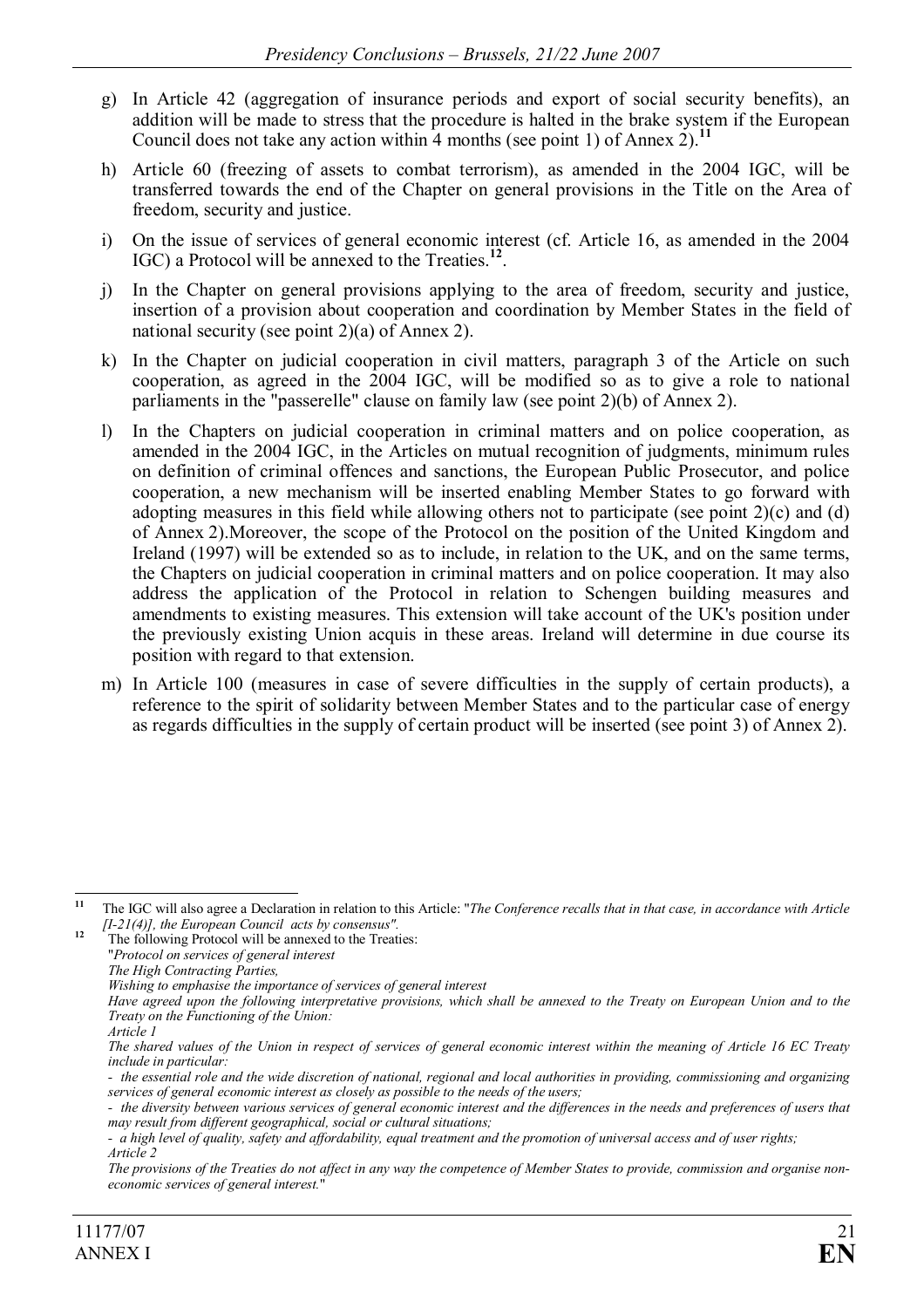- n) In Article 152 (public health), as amended in the 2004 IGC, point (d) on measures concerning monitoring, early warning of and combating serious cross border threats to health will be transferred to the paragraph on adoption of incentive measures (the IGC will also adopt a declaration clarifying the internal market aspect of measures on the quality and safety standards for medicinal products and devices).
- o) In the Article on European space policy, agreed in the 2004 IGC, it will be specified that measures adopted may not entail harmonisation of the laws and regulations of the Member States.
- p) In Article 174 (environment), as amended in the 2004 IGC, the particular need to combat climate change in measures at international level will be specified (see point [4\)](#page-29-0) of Annex 2).
- q) In the Article on energy, agreed in the 2004 IGC, a reference to the spirit of solidarity between Member States will be inserted (see point [5\)](#page-29-0) of Annex 2), as well as a new point (d) on the promotion of interconnection of energy networks.
- r) At the beginning of the Part on the Union's external action, an Article will be inserted stating that the Union's action on the international scene will be guided by the principles, will pursue the objectives and will be conducted in accordance with the general provisions on the Union's external action which are laid down in Chapter 1 of Title V of the TEU.
- s) In the Article on the procedure for concluding international agreements, it will be added that the agreement on the accession of the Union to the ECHR will be concluded by the Council, by unanimity and with ratification by Member States.
- t) Article 229 A (extension of ECJ jurisdiction on disputes relating to European intellectual property rights) will remain unchanged.
- u) In Article 249 (definition of EU acts: regulation, directive and decision), in a new Section 1 on the Union's legal acts, the definition of a decision will be aligned with the one agreed in the 2004 IGC.
- v) As a consequence of dropping the denominations "law" and "framework law", the innovations agreed in the 2004 IGC will be adapted, while maintaining the distinction between what is legislative and what is not and its consequences. Accordingly, after Article 249, three Articles will be introduced on, respectively, acts which are adopted in accordance with a legislative procedure, delegated acts and implementing acts. The Article on legislative acts will state that acts (regulations, directives or decisions) adopted under a legislative procedure (ordinary or special) will be legislative acts. The terminology in the Articles on delegated and implementing acts, as agreed in the 2004 IGC, will be adapted accordingly.
- w) In Article 308 (flexibility clause), as amended in the 2004 IGC, a paragraph will be added stating that this Article cannot serve as a basis for attaining objectives pertaining to the CFSP, and that any acts adopted pursuant to this Article will have to respect the limits set out in Article [III-308, second subparagraph].<sup>13</sup>

 $13$ The IGC will also agree two Declarations in relation to this Article:

<sup>1) &</sup>quot;The Conference declares that the reference in Article 308 to objectives of the Union refers to the objectives as set out in Article [I-3(2) and (3)] and to the objectives of Articles [I-3(4)] with respect to external action under Part III, Title V of the Treaty. It is therefore excluded that an action based on Article 308 would only pursue objectives set out in Article[ I-3(1)]. In this connection, the Conference notes that in accordance with Article  $[I-40(6)]$ , legislative acts may not be adopted in the area of Common Foreign and Security Policy."

<sup>2) &</sup>quot;The Conference underlines that, in accordance with the settled case-law of the Court of Justice of the European Union, Article 308, being an integral part of an institutional system based on the principle of conferred powers, cannot serve as a basis for widening the scope of Union powers beyond the general framework created by the provisions of the Treaties as a whole and, in particular, by those that define the tasks and the activities of the Union. In any event, Article 308 cannot be used as a basis for the adoption of provisions whose effect would, in substance, be to amend the Treaties without following the procedure which they provide for that purpose."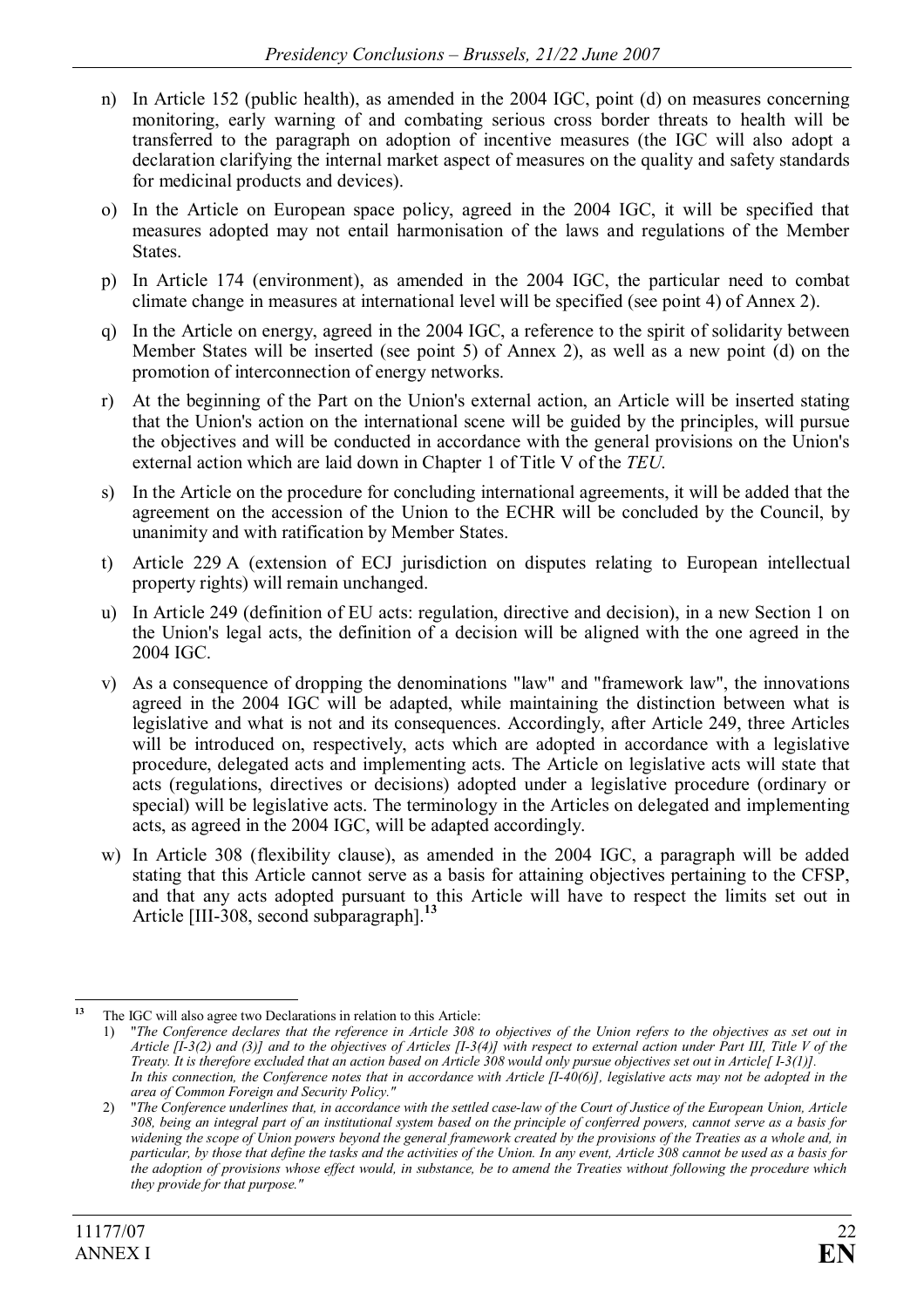x) After Article 308, an Article will be inserted excluding from the coverage of the simplified revision procedure those legal bases which were not covered by this procedure in the texts as agreed in the 2004 IGC.

20. In addition, a number of provisions agreed in the 2004 IGC will be located in the *Treaty on the* Functioning of the Union (see list in Part B of Annex 2).

# IV. PROTOCOLS AND THE EURATOM TREATY

21. The new Protocols agreed in the  $2004 \text{ IGC}^{14}$  will be annexed to the existing Treaties (i.e. Protocol on the role of national Parliaments in the European Union, Protocol on the application of the principles of subsidiarity and proportionality, Protocol on the Euro Group, Protocol on permanent structured cooperation in the field of defence and Protocol on the accession of the Union to the ECHR).

22. A Protocol annexed to the Reform Treaty will amend the existing Protocols, as agreed in the 2004 IGC (including the deletion of 10 of them).

23. A Protocol annexed to the Reform Treaty will make the necessary technical amendments, as agreed in the 2004 IGC, to the Euratom Treaty.

### V. DECLARATIONS

24. In addition to the Declarations referred to in the present mandate, the Declarations as agreed by the 2004 IGC will be taken over by the present IGC, to the extent they relate to provisions or protocols examined during the present IGC.

 $\frac{1}{2}$ 

 $\overline{14}$ Some of these Protocols are not necessary due to the fact that the existing Treaties are not repealed and are therefore not listed. It is underlined that all existing Treaties, including the Accession Acts, remain in force.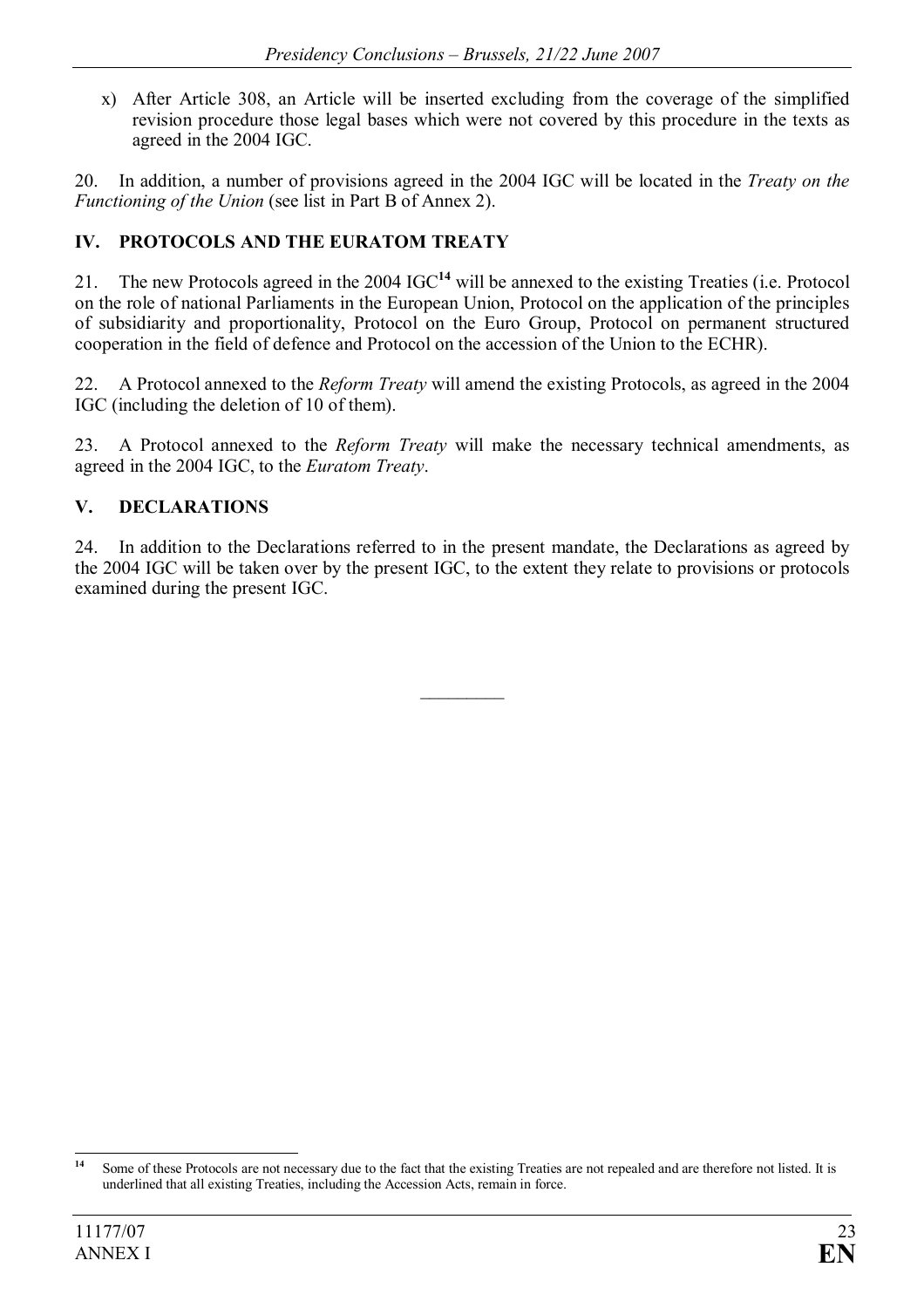#### Amendments to the EU Treaty Annex 1

Title I - Common provisions The purpose of this Annex is to clarify the exact drafting where necessary

#### 1) Insertion in the Preamble of the EU Treaty of the following second whereas clause $*^{15}$ .

"DRAWING INSPIRATION from the cultural, religious and humanist inheritance of Europe, from which have developed the universal values of the inviolable and inalienable rights of the human person, freedom, democracy, equality and the rule of law,"

2) In Article 1, insertion of the following sentences:

At the end of the first subparagraph: "... on which the Member States confer competences to attain objectives they have in common.".

To replace the last subparagraph: "The Union shall be founded on the present Treaty and on the Treaty on the functioning of the European Union. It shall replace and succeed the European Community.".

2bis Insertion of an Article 2 on the values of the Union.\*

3) Replacement of Article 2 on the Union's objectives, renumbered 3, with the following text:<sup>16</sup>

"1. The Union's aim is to promote peace, its values and the well-being of its peoples.

2. The Union shall offer its citizens an area of freedom, security and justice without internal frontiers, in which the free movement of persons is ensured in conjunction with appropriate measures with respect to external border controls, asylum, immigration and the prevention and combating of crime.

3. The Union shall establish an internal market. It shall work for the sustainable development of Europe based on balanced economic growth and price stability, a highly competitive social market economy, aiming at full employment and social progress, and a high level of protection and improvement of the quality of the environment. It shall promote scientific and technological advance.

It shall combat social exclusion and discrimination, and shall promote social justice and protection, equality between women and men, solidarity between generations and protection of the rights of the child.

It shall promote economic, social and territorial cohesion, and solidarity among Member States.

It shall respect its rich cultural and linguistic diversity, and shall ensure that Europe's cultural heritage is safeguarded and enhanced.

3bis. The Union shall establish an economic and monetary union whose currency is the euro.

4. In its relations with the wider world, the Union shall uphold and promote its values and interests and contribute to the protection of its citizens. It shall contribute to peace, security, the sustainable development of the Earth, solidarity and mutual respect among peoples, free and fair trade, eradication of poverty and the protection of human rights, in particular the rights of the child, as well as to the strict observance and the development of international law, including respect for the principles of the United Nations Charter.

5. The Union shall pursue its objectives by appropriate means commensurate with the competences which are conferred upon it in the Treaties."

 $15$ <sup>15</sup> Throughout this Annex, this sign (\*) indicates that the innovations to be inserted are the same as those agreed by the 2004 IGC. The following Protocol will be annexed to the Treaties:

<sup>&</sup>quot;Protocol on internal market and competition

The High Contracting Parties, considering that the internal market as set out in Article 3 of the Treaty on European Union includes a system ensuring that competition is not distorted Have agreed that,

to this end, the Union shall, if necessary, take action under the provisions of the Treaties, including under Article 308 of the Treaty on the Functioning of the Union."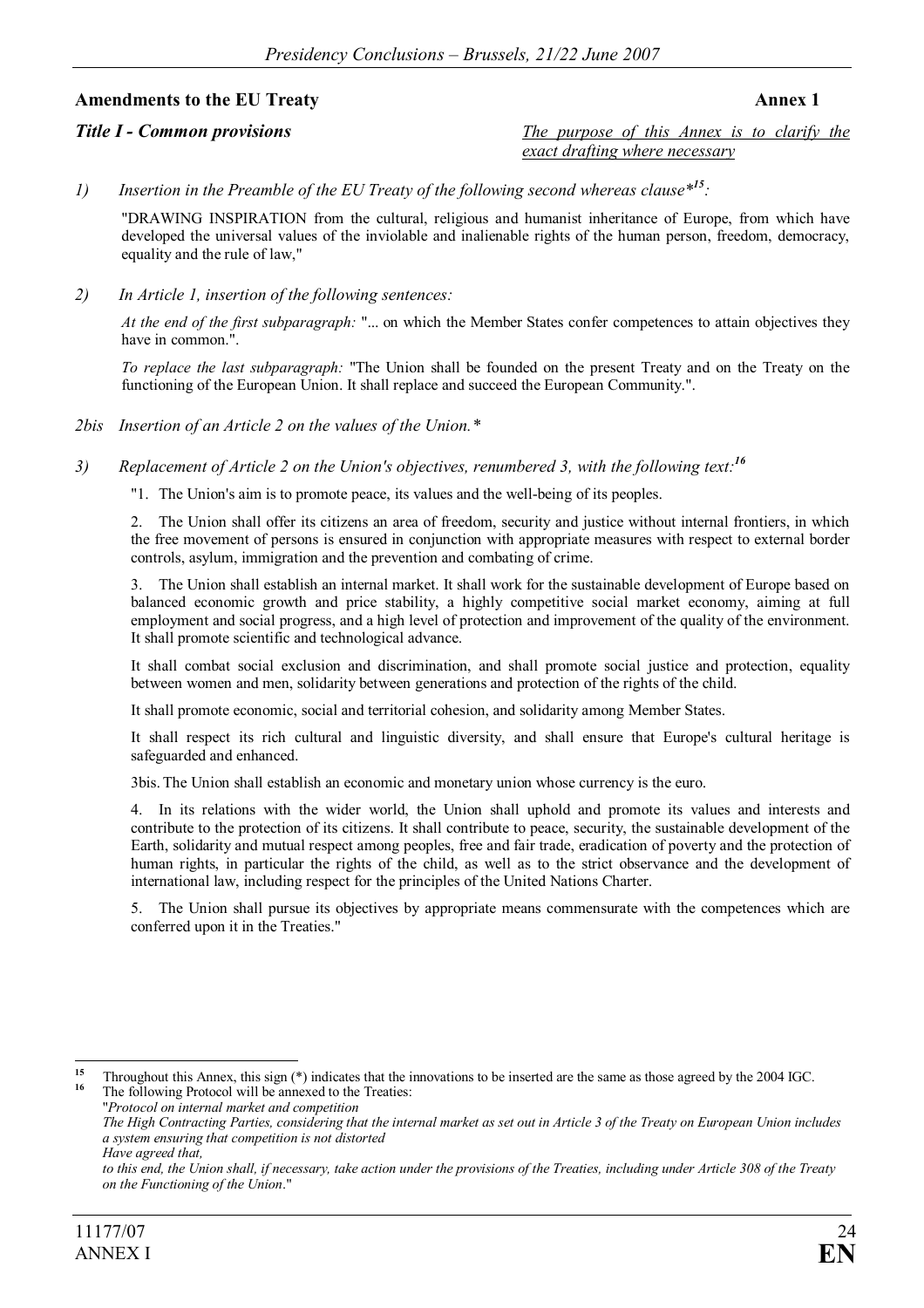4) Replacement of Article 3 by an Article 4 on the relations between the Union and the Member States\*, with the addition of the following at the beginning and of a sentence at the end of the present paragraph 1, renumbered 2:

"1. In accordance with Article [I-11], competences not conferred upon the Union in the Treaties remain with the Member States.

2. The Union shall respect the equality of Member States before the Treaties as well as their national identities, inherent in their fundamental structures, political and constitutional, inclusive of regional and local self-government. It shall respect their essential State functions, including ensuring the territorial integrity of the State, maintaining law and order and safeguarding national security. In particular, national security remains the sole responsibility of each Member State.

#### (present paragraph 2 renumbered 3)".

5) Replacement of Article 6 on fundamental rights with a text reading as follows:<sup>17\_18\_19\_20</sup>

"1. The Union recognises the rights, freedoms and principles set out in the Charter of Fundamental Rights of 7 December 2000, as adapted on  $\left[ \ldots 2007^{21} \right]$ , which shall have the same legal value as the Treaties.

 $17$ The IGC will agree the following Declaration: "The Conference declares that: 1. The Charter of Fundamental Rights, which has legally binding force, confirms the fundamental rights guaranteed by the European Convention on Human Rights and Fundamental Freedoms and as they result from the constitutional traditions common to the Member States.

Two delegations reserved their right to consider whether they would join in this Protocol.

<sup>18</sup> Unilateral Declaration by Poland: "The Charter does not affect in any way the right of Member States to legislate in the sphere of public morality, family law as well as the protection of human dignity and respect for human physical and moral integrity."

<sup>19</sup> The following Protocol will be annexed to the Treaties:

"The High Contracting Parties

Whereas the aforementioned Article [xx] requires the Charter to be applied and interpreted by the courts of the United Kingdom strictly in accordance with the Explanations referred to in that Article;

Whereas the Charter contains both rights and principles;

Whereas the Charter reaffirms the rights, freedoms and principles recognised in the Union and makes those rights more visible, but does not create new rights or principles;

Recalling the United Kingdom's obligations under the Treaty on European Union, the Treaty on the Functioning of the European Union, and Union law generally;

Noting the wish of the United Kingdom to clarify certain aspects of the application of the Charter;

Desirous therefore of clarifying the application of the Charter in relation to the laws and administrative action of the United Kingdom and of its justiciability within the United Kingdom;

Reaffirming that references in this Protocol to the operation of specific provisions of the Charter are strictly without prejudice to the operation of other provisions of the Charter;

Reaffirming that this Protocol is without prejudice to the application of the Charter to other Member States;

Reaffirming that this Protocol is without prejudice to other obligations of the United Kingdom under the Treaty on European Union, the Treaty on the Functioning of the European Union, and Union law generally;

Have agreed upon the following provisions which shall be annexed to the Treaty on European Union:

Article 1

1. The Charter does not extend the ability of the Court of Justice, or any court or tribunal of the United Kingdom, to find that the laws, regulations or administrative provisions, practices or action of the United Kingdom are inconsistent with the fundamental rights, freedoms and principles that it reaffirms.

2. In particular, and for the avoidance of doubt, nothing in [Title IV] of the Charter creates justiciable rights applicable to the United Kingdom except in so far as the United Kingdom has provided for such rights in its national law. Article 2

To the extent that a provision of the Charter refers to national laws and practices, it shall only apply in the United Kingdom to the extent that the rights or principles that it contains are recognised in the law or practices of the United Kingdom."

- <sup>20</sup><br><sup>20</sup> Two delegations reserved their right to join in this Protocol.<br><sup>21</sup> The species reserved their right to join in this Protocol.
- <sup>21</sup> The version of the Charter as agreed in the 2004 IGC which will be re-enacted by the three Institutions in [2007]. It will be published in the Official Journal of the European Union.

<sup>2.</sup> The Charter does not extend the field of application of Union law beyond the powers of the Union or establish any new power or task for the Union, or modify powers and tasks as defined by the Treaties."

Whereas in Article [xx] of the Treaty on European Union, the Union recognises the rights, freedoms and principles set out in the Charter of Fundamental Rights;

Whereas the Charter is to be applied in strict accordance with the provisions of the aforementioned Article [xx] and Title VII of the Charter itself;

Whereas the Charter contains both provisions which are civil and political in character and those which are economic and social in character;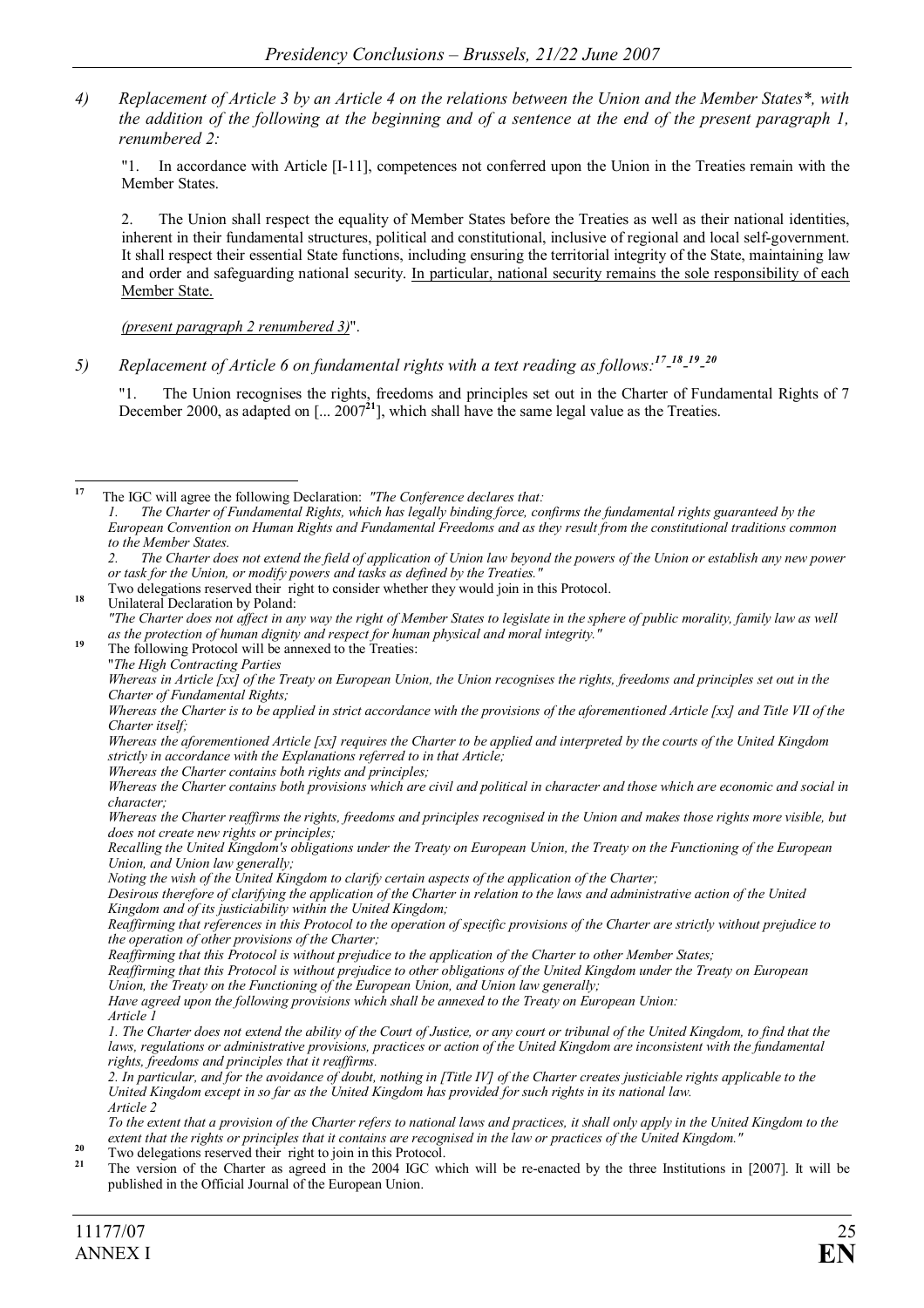The provisions of the Charter shall not extend in any way the competences of the Union as defined in the Treaties.

The rights, freedoms and principles in the Charter shall be interpreted in accordance with the general provisions in Title VII of the Charter governing its interpretation and application and with due regard to the explanations referred to in the Charter, that set out the sources of those provisions."

2. The Union shall accede to the European Convention for the Protection of Human Rights and Fundamental Freedoms. Such accession shall not affect the Union's competences as defined in the Treaties.

3. Fundamental rights, as guaranteed by the European Convention for the Protection of Human Rights and Fundamental Freedoms and as they result from the constitutional traditions common to the Member States, shall constitute general principles of the Union's law.

6) Insertion of an Article 7bis on the Union and its neighbours\*.

#### Title II - Provisions on democratic principles

7) Insertion of a new Article on the role of national parliaments in the Union reading as follows:

"National parliaments shall contribute actively to the good functioning of the Union:

- a) through being informed by the institutions of the Union and having draft European legislative acts forwarded to them in accordance with the Protocol on the role of national parliaments in the European Union;
- b) by seeing to it that the principle of subsidiarity is respected in accordance with the procedures provided for in the Protocol on the application of the principles of subsidiarity and proportionality;
- c) by taking part, within the framework of the area of freedom, security and justice, in the evaluation mechanisms for the implementation of the Union policies in that area, in accordance with Article [III-260], and through being involved in the political monitoring of Europol and the evaluation of Eurojust's activities in accordance with Articles [III-276 and III-273];
- d) by taking part in the revision procedures of the Treaties, in accordance with Article [IV-443 and IV-444]:
- e) by being notified of applications for accession to the Union, in accordance with Article [49];
- f) by taking part in the interparliamentary cooperation between national parliaments and with the European Parliament, in accordance with the Protocol on the role of national parliaments in the European Union.".

#### Title V - General provisions on the Union's External Action and specific provisions on the Common Foreign and Security Policy

8) In Article 11, insertion of a paragraph 1 reading as follows (the current text of paragraph 1 being  $deleted$ ): $^{22}$ 

1. The Union's competence in matters of common foreign and security policy shall cover all areas of foreign policy and all questions relating to the Union's security, including the progressive framing of a common defence policy that might lead to a common defence.

 $22$ The IGC will agree the following Declaration: "In addition to the specific procedures referred to in [paragraph 1 of Article 11], the Conference underlines that the provisions covering CFSP including in relation to the High Representative of the Union for Foreign Affairs and Security Policy and External Action Service will not affect the existing legal basis, responsibilities, and powers of each Member State in relation to the formulation and conduct of its foreign policy, its national diplomatic service, relations with third countries and participation in international organisations, including a Member State's membership of the Security Council of the  $IN$ 

The Conference also notes that the provisions covering CFSP do not give new powers to the Commission to initiate decisions or increase the role of the European Parliament.

The Conference also recalls that the provisions governing the Common Security and Defence Policy do not prejudice the specific character of the security and defence policy of the Member States."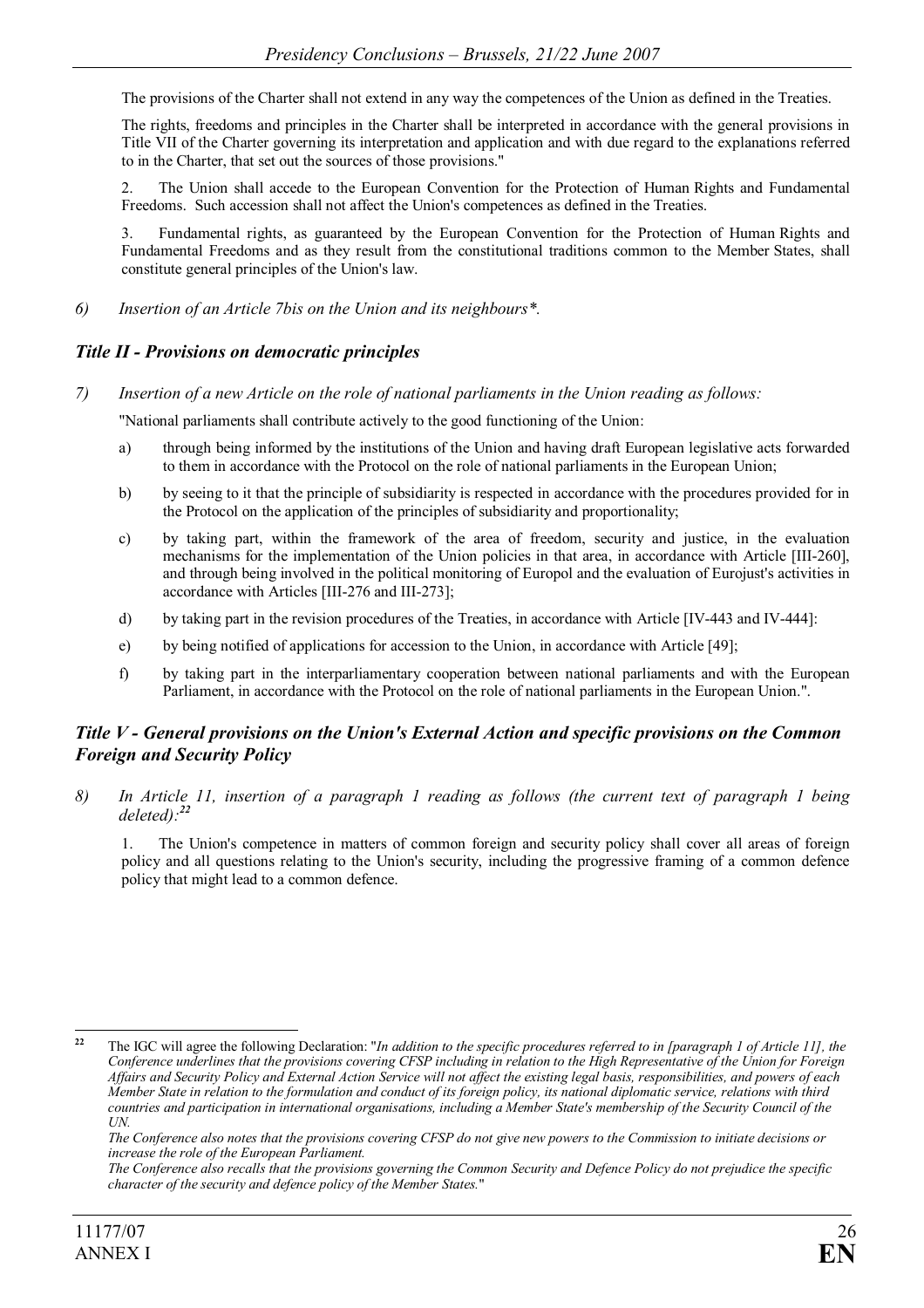The common foreign and security policy is subject to specific procedures. It shall be defined and implemented by the European Council and the Council acting unanimously, except where the Treaties provide otherwise. The adoption of legislative acts shall be excluded. The common foreign and security policy shall be put into effect by the High Representative of the Union for Foreign Affairs and Security Policy and by Member States, in accordance with the Treaties. The specific role of the European Parliament and of the Commission in this area is defined by the Treaties. The Court of Justice of the European Union shall not have jurisdiction with respect to these provisions, with the exception of its jurisdiction to monitor the compliance with Article [III-308] and to review the legality of certain decisions as provided for by Article [III-376, second subparagraph]."

#### Title VI - Final provisions

9) In Article 49, first subparagraph, insertion of a new last sentence, the second subparagraph remaining unchanged:

#### "Article 49

Conditions of eligibility and procedure for accession to the Union

Any European State which respects the values referred to in Article 2 and is committed to promoting them may apply to become a member of the Union. The European Parliament and national Parliaments shall be notified of this application. The applicant State shall address its application to the Council, which shall act unanimously after consulting the Commission and after receiving the assent of the European Parliament, which shall act by an absolute majority of its component members. The conditions of eligibility agreed upon by the European Council shall be taken into account."

 $\mathcal{L}$  , we have the set of  $\mathcal{L}$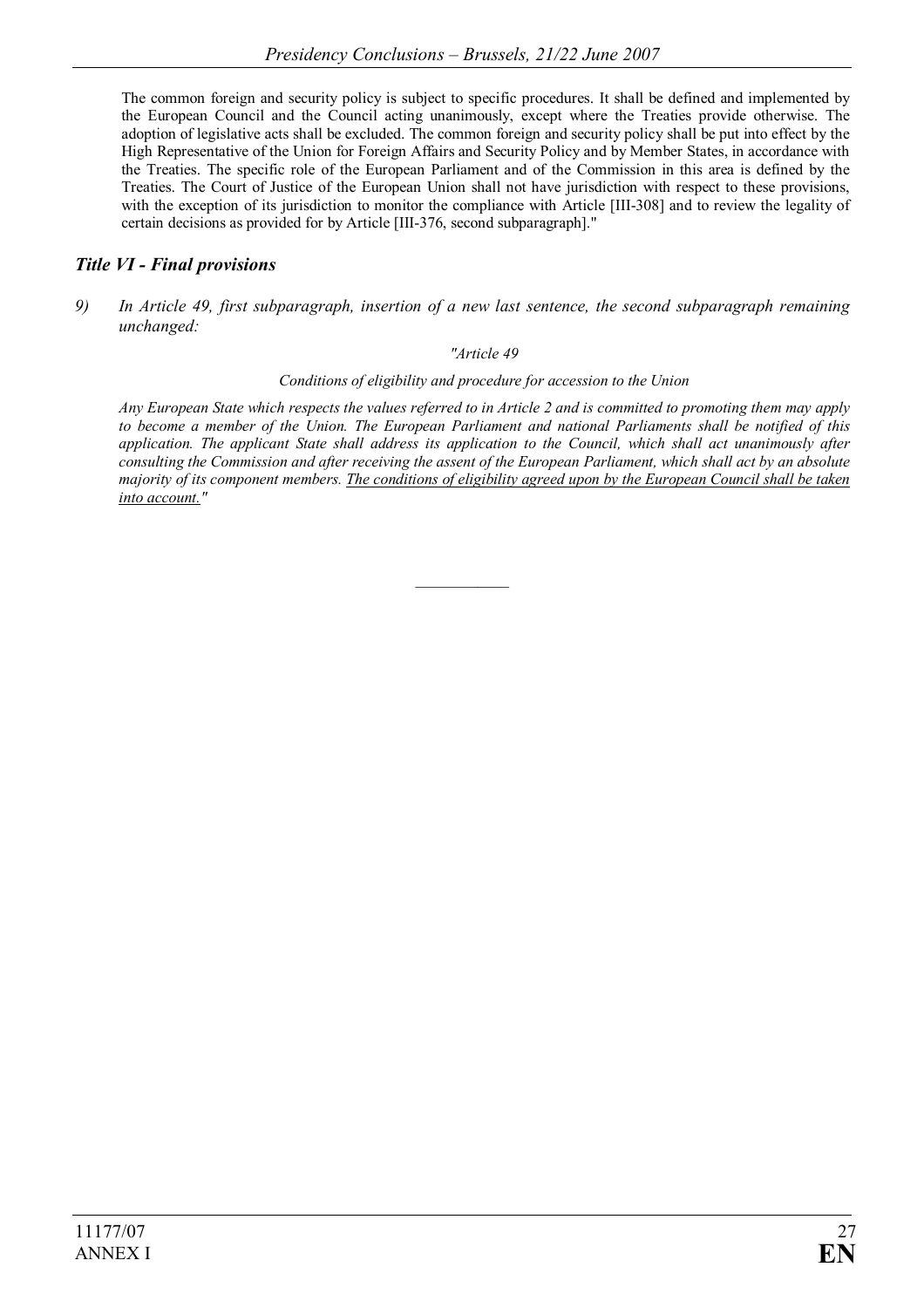#### <span id="page-28-0"></span>Amendments to the EC Treaty  $\mu$  and  $2^{*23}$

A. Modifications compared with the results The purpose of this Annex is as agreed in the 2004 IGC  $\frac{1}{10}$  to clarify the exact drafting

where necessary  $(A)$  and to clarify the location of certain provisions (B)

1) In Article 42, insertion of amendments as agreed in the 2004 IGC, with addition of the following, at the end:

"Where a member of the Council declares that a draft legislative act referred to in the first subparagraph would affect important aspects of its social security system, including its scope, cost or financial structure, or would affect the financial balance of that system, it may request that the matter be referred to the European Council. In that case, the ordinary legislative procedure shall be suspended. After discussion, the European Council shall, within four months of this suspension, either:

- (a) refer the draft back to the Council, which shall terminate the suspension of the ordinary legislative procedure, or
- (b) take no action or request the Commission to submit a new proposal; in that case, the act originally proposed shall be deemed not to have been adopted."
- 2) Replacement, as agreed in the 2004 IGC, of Title IV with the provisions of a new Title on the area of freedom, security and justice\*, which includes Chapter 1 (general provisions), Chapter 2 (policies on border checks, asylum and immigration), Chapter 3 (judicial cooperation in civil matters), Chapter 4 (judicial cooperation in criminal matters) and Chapter 5 (police cooperation).
	- (a) In Chapter 1 (general provisions), insertion in [Article III-262] of the following new second subparagraph:

"It shall be open to Member States to organize between themselves and under their responsibility forms of cooperation and coordination as they deem appropriate between the competent departments of their administrations responsible for safeguarding national security."

(b) In Chapter 3 (judicial cooperation in civil matters), replacement of paragraph 3 of [Article III-269] as follows:

3. Notwithstanding paragraph 2, measures concerning family law with cross-border implications shall be established by the Council, acting in accordance with a special legislative procedure. The Council shall act unanimously after consulting the European Parliament.

The Council, on a proposal from the Commission, may adopt a decision determining those aspects of family law with cross-border implications which may be the subject of acts adopted by the ordinary legislative procedure. The Council shall act unanimously after consulting the European Parliament.

The proposal referred to in the second subparagraph shall be notified to the national Parliaments. If a national Parliament makes known its opposition within six months of the date of such notification, the decision referred to in the second subparagraph shall not be adopted. In the absence of opposition, the Council may adopt the decision."

 $^{23}$ <sup>23</sup> Throughout this Annex, this sign (\*) indicates that the innovations to be inserted are the same as those agreed by the 2004 IGC.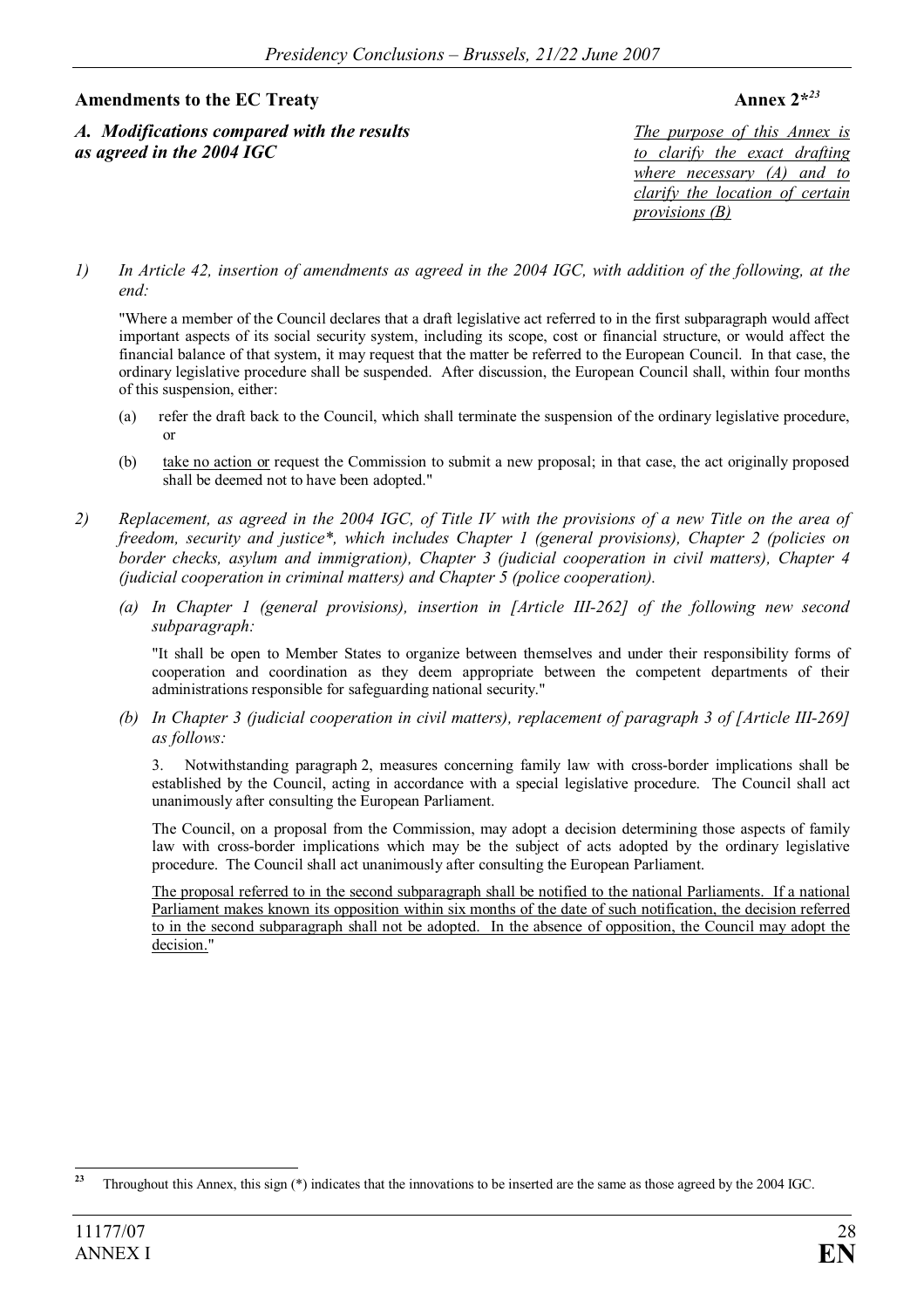<span id="page-29-0"></span>(c) In Chapter 4 (judicial cooperation in criminal matters), replacement of, respectively, paragraphs 3 and 4 of [Article III-270] and of [Article III-271] by the following:

"3. Where a member of the Council considers that a draft directive as referred to in [paragraph 2 of III-270] [paragraphs 1 or 2 of III-271] would affect fundamental aspects of its criminal justice system, it may request that the draft directive be referred to the European Council. In that case, the ordinary legislative procedure shall be suspended. After discussion, and in case of a consensus, the European Council shall, within four months of this suspension, refer the draft back to the Council, which shall terminate the suspension of the ordinary legislative procedure.

Within the same timeframe, in case of disagreement, and if at least one third of the Member States wish to establish enhanced cooperation on the basis of the draft directive concerned, they shall notify the European Parliament, the Council and the Commission accordingly. In such a case, the authorisation to proceed with enhanced cooperation referred to in [Articles I-44(2)] and [III-419(1)] shall be deemed to be granted and the provisions on enhanced cooperation shall apply."

(d) In Chapter 4 (judicial cooperation in criminal matters) and in Chapter 5 (police cooperation) insertion of the following new last subparagraphs, respectively, in paragraph 1 of [III-274] and in paragraph 3 of [Article III-275]:

"In case of absence of unanimity in the Council, a group of at least one third of the Member States may request that the draft [regulation/measures] be referred to the European Council. In that case, the procedure in the Council shall be suspended. After discussion, and in case of a consensus, the European Council shall, within four months of this suspension, refer the draft back to the Council for adoption.

Within the same timeframe, in case of disagreement, and if at least one third of the Member States wish to establish enhanced cooperation on the basis of the draft [regulation/measures] concerned, they shall notify the European Parliament, the Council and the Commission accordingly. In such a case, the authorisation to proceed with enhanced cooperation referred to in [Articles I-44(2)] and [III-419(1)] shall be deemed to be granted and the provisions on enhanced cooperation shall apply."

 $\int$ *in III-275(3) only:* "The specific procedure provided in the second and third subparagraphs shall not apply to acts which constitute a development of the Schengen acquis."].

3) In Article 100, replacement of paragraph 1 with the following:

Without prejudice to any other procedures provided for in the Treaties, the Council, on a proposal from the Commission, may decide, in a spirit of solidarity between Member States, upon the measures appropriate to the economic situation, in particular if severe difficulties arise in the supply of certain products, notably in the area of energy."

4) In Title XIX (environment), insertion of amendments as agreed in the 2004 IGC, with the replacement of the last indent in Article 174 by the following:

promoting measures at international level to deal with regional or worldwide environmental problems, and in particular combating climate change."

5) Insertion of a new Title on energy, as agreed in the 2004 IGC, with the replacement of the introductory sentence in paragraph 1 of the Article [III-256] by the following:

"1. In the context of the establishment and functioning of the internal market and with regard for the need to preserve and improve the environment, Union policy on energy shall aim, in a spirit of solidarity between Member States, to: (...)".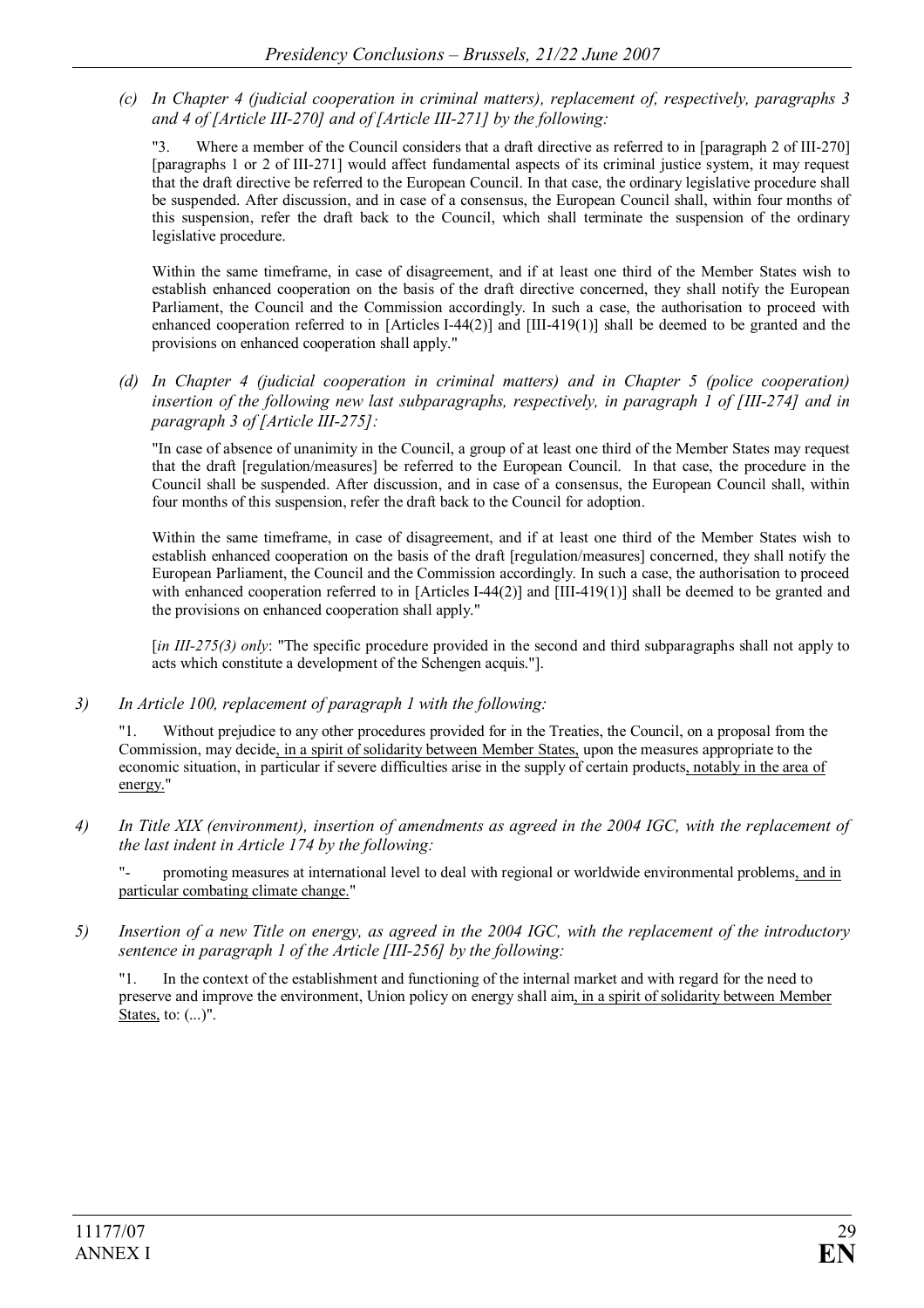#### B. Clarifications on the location of certain provisions\*

- 6) Status of churches and non-confessional organisations (end of Title II on provisions of general application);
- 7) Citizenship of the Union (Part Two);
- 8) Legal basis for adopting the arrangements for the submission of a citizens' initiative [I-47(4)] (at the beginning of Article 27);
- 9) Transparency of the proceedings of the Union institutions, bodies, offices and agencies (Article 255, moved in Part Two);
- 10) Social partners and the social dialogue (beginning of the Chapter on social policy);
- 11) Solidarity clause (new Title VII in the Part on External Action);
- 12) European Ombudsman (in Article 195);
- 13) Provision under which the rules on QMV in the Council also apply to the European Council ([Article I-25(3)] in the new Section 1bis on European Council);
- 14) Legal bases for adopting the list of Council configurations [Article I-24(4)] and the decision on the presidency of these configurations (Article I-24(7)] and replacement of Article 205(2) with the QMV rule applicable when the Council does not act on the basis of a Commission proposal [Article I-25(2)] (in Section 2 on Council);
- 15) Legal basis for the adoption of the rotation system for the composition of the Commission [Article I- $26(6)(a)$  and  $(b)$ ] (Section 3 on Commission);
- 16) European Central Bank (in Section 4bis in Part Five);
- 17) Court of Auditors (in Section 5 in Part Five);
- 18) The Union's Advisory Bodies (in Chapters 3 and 4 in Part Five);
- 19) Specific Title II on financial provisions (Chapters on the Union's own resources, the multiannual financial framework, the Union's annual budget, the implementation of the budget and discharge, common provisions and combating fraud);
- 20) A Title III and provisions on enhanced cooperation, including the transfer of Articles 27 A to 27 E and 40 to 40 B TEU and of the details on voting arrangements [Article I-44(3)];
- 21) Amendment of Article 309 with the details of voting rules in case of suspension of certain rights resulting from Union membership [Article I-59(5) and  $(6)$ ];
- 22) Insertion in the General and Final Provisions of the details of territorial scope [Article IV-440(2) to (7)].

\_\_\_\_\_\_\_\_\_\_\_\_\_\_\_\_\_\_\_\_\_\_\_\_